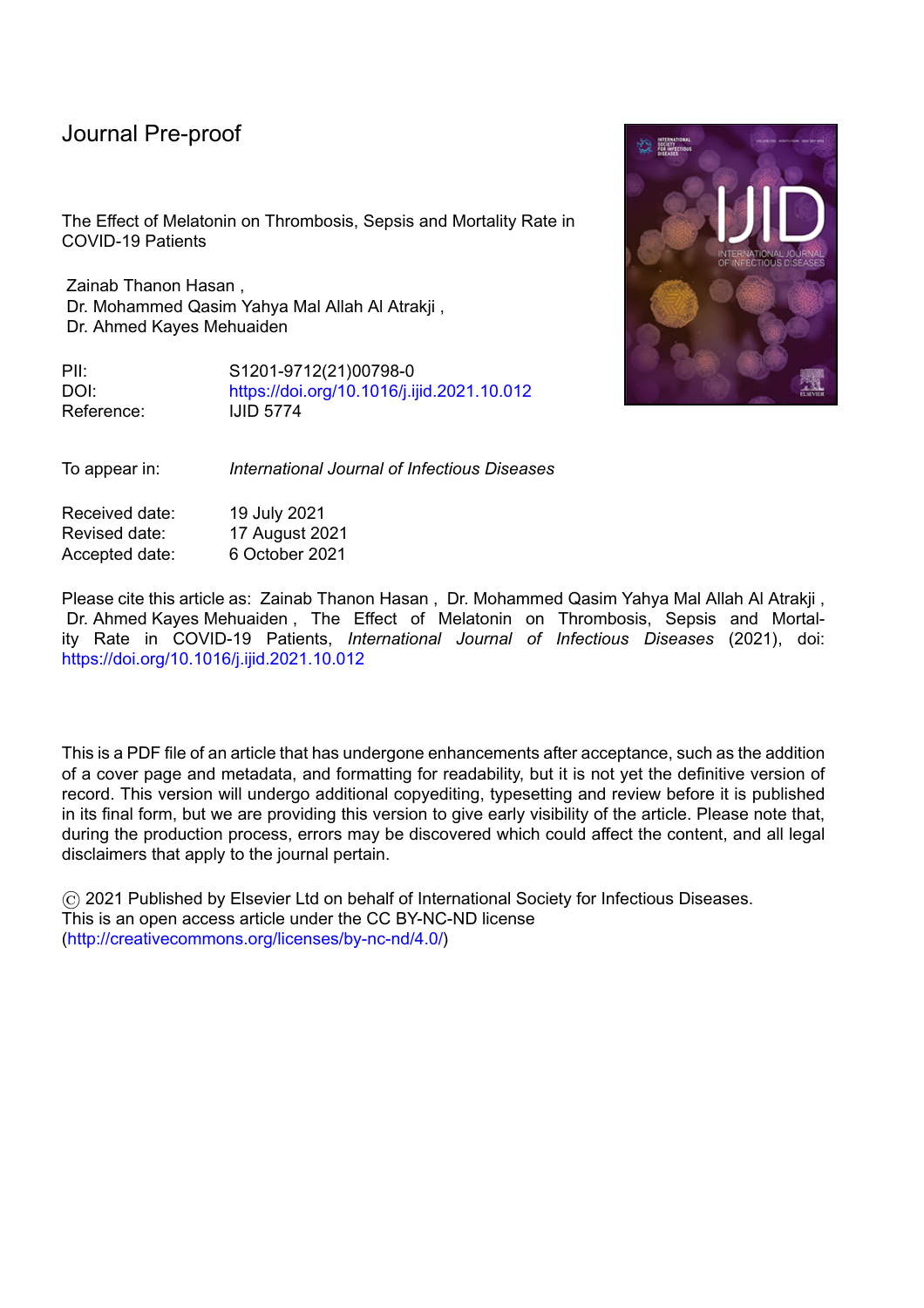## **Highlights** :

Melatonin may be beneficial in preventing complications in patients with COVID-19.

Melatonin can be used to reduce the mortality rate in patients with COVID-19.

Melatonin may be beneficial as an adjuvant therapy in patients with COVID-19.<br>
Alternative Covid-19.<br>
Alternative Covid-19.<br>
Alternative Covid-19.<br>
Alternative Covid-19.<br>
Alternative Covid-19.<br>
Alternative Covid-19.<br>
Alter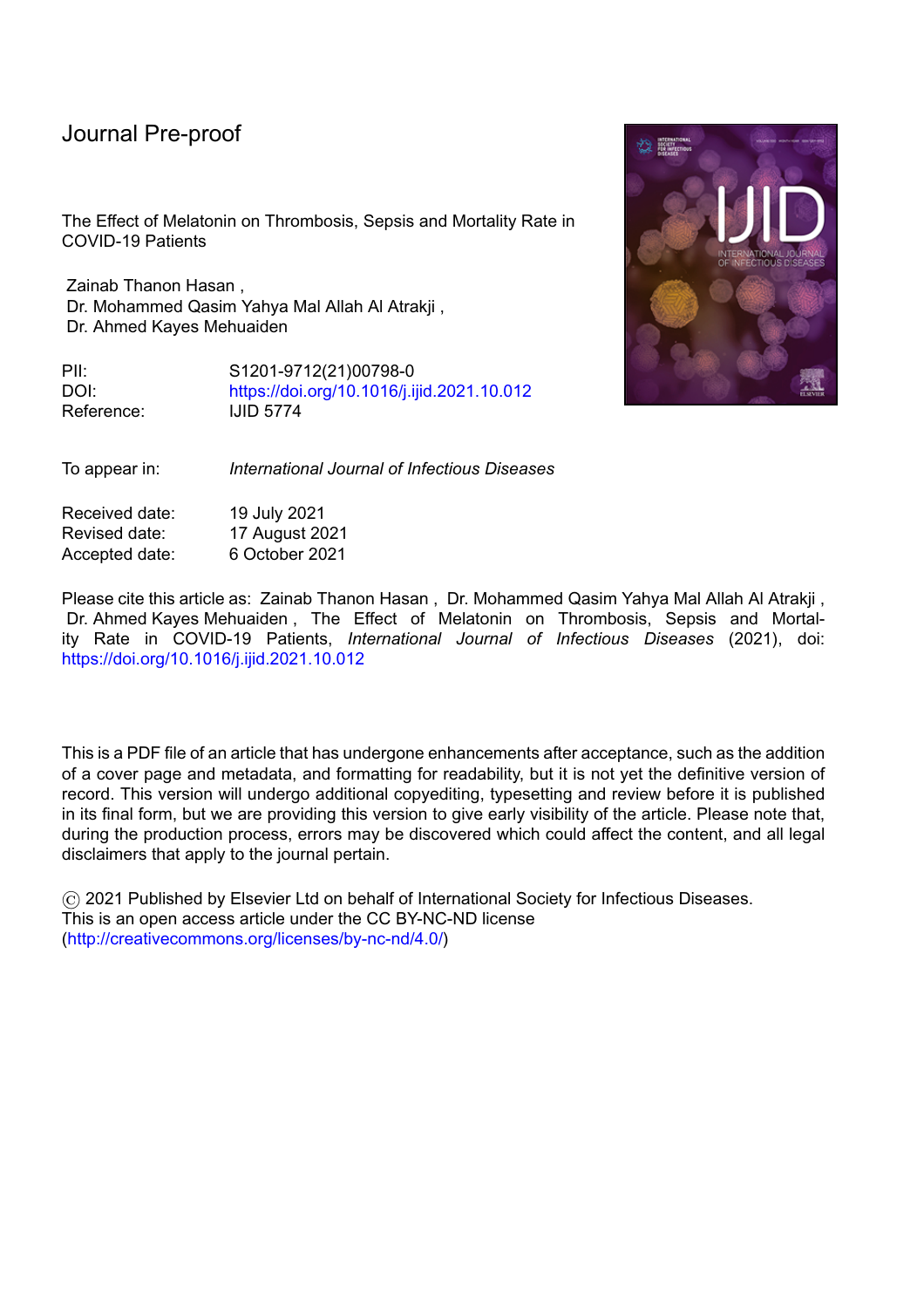# **The Effect of Melatonin on Thrombosis, Sepsis and Mortality Rate in COVID-19 Patients**

**Zainab Thanon Hasan <sup>1</sup> , Dr. Mohammed Qasim Yahya Mal Allah Al Atrakji <sup>2</sup> , Dr. Ahmed Kayes Mehuaiden<sup>3</sup> .**

**<sup>1</sup>**Clinical pharmacist / Al-Salam Teaching Hospital/ Mosul/ Iraq.

E-mail: zainabthanon@gmail.com

**<sup>2</sup>** MBChB/M.Sc./Ph.D. Pharmacology/ Department of Pharmacology

/ College of Medicine / Baghdad University/ Iraq.

E-mail: mohammedqasimatrakji@comed.uobaghdad.edu.iq

**<sup>3</sup>** MBChB./F.I.C.M.S.(clinical hematology) / Clinical hematologist /Ibn-Sina Teaching Hospital /Mosul/ Iraq

E-mail: ahmedkayes1984@gmail.com

### **Abstract:**

The purpose of this study is to determine the effect of melatonin on thrombosis, sepsis, and mortality rate in adult patients with severe coronavirus infection (COVID-19). **Methods:** This single-center, prospective, randomized clinical trial was conducted from 1 December 2020 to 1 June 2021 at Al-Shifaa hospital in Mosul, Iraq. There were 158 patients with severe COVID-19 included in the study, 82 in the melatonin group (who received 10 mg melatonin in addition to standard therapeutic care), and 76 in the control group (given standard therapeutic care only). Patients were chosen by blocked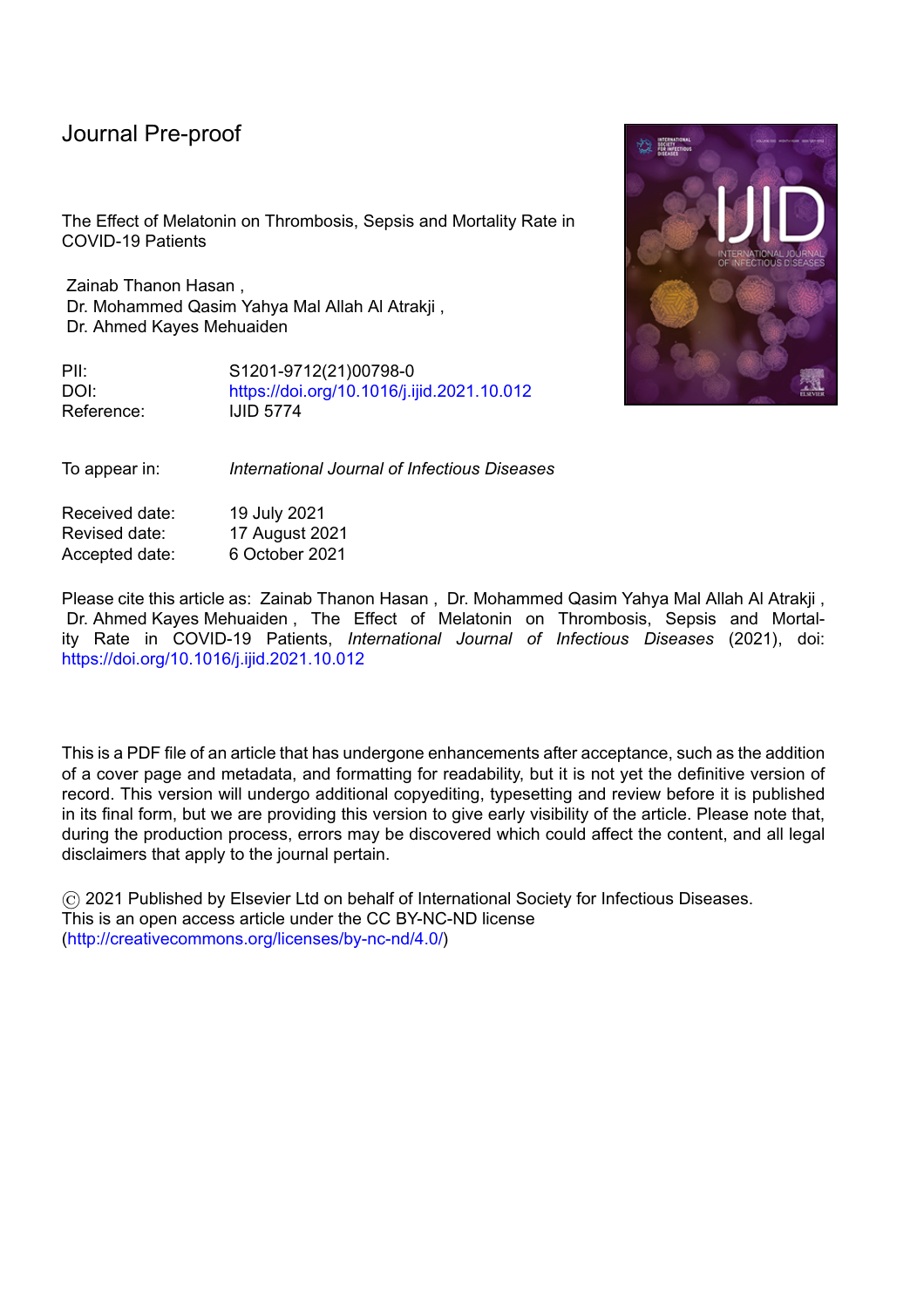#### Journal Pre-proo<sup>.</sup>

randomization design. The physician then evaluated and recorded the incidence of thrombosis, sepsis, and mortality rate on days 5, 11, and 17 of symptoms.

**Results**: The intervention group consisted of 82 patients, while the control group consisted of 76 patients. In comparison to the control group, thrombosis and sepsis developed significantly less frequently ( $P < 0.05$ ) in the melatonin group during the second week of infection, while mortality was significantly higher in the control group (P  $< 0.05$ ).

**Conclusions:** Adjuvant use of Melatonin may help reduce thrombosis, sepsis, and mortality in COVID-19 patients.

**Keywords**: COVID-19, Melatonin, Clinical trial.

### **Introduction**

Since December 31, 2019, when the People's Republic of China's health authorities notified the World Health Organization of several cases of pneumonia with an unknown etiology in the city of Wuhan, which called corona virus disease 2019 (COVID-19), the infection has spread throughout the world, with 170 million confirmed cases and more than 3.5 million deaths at the time of article writing (on June, 2020 ). (According to Worldmeter, July 2021).

Thrombotic complications are common in COVID-19 and are associated with a significant increase in mortality and morbidity. COVID-19 may enhance sepsis-induced hypercoagulability (Barnes BJ., et al. 2020).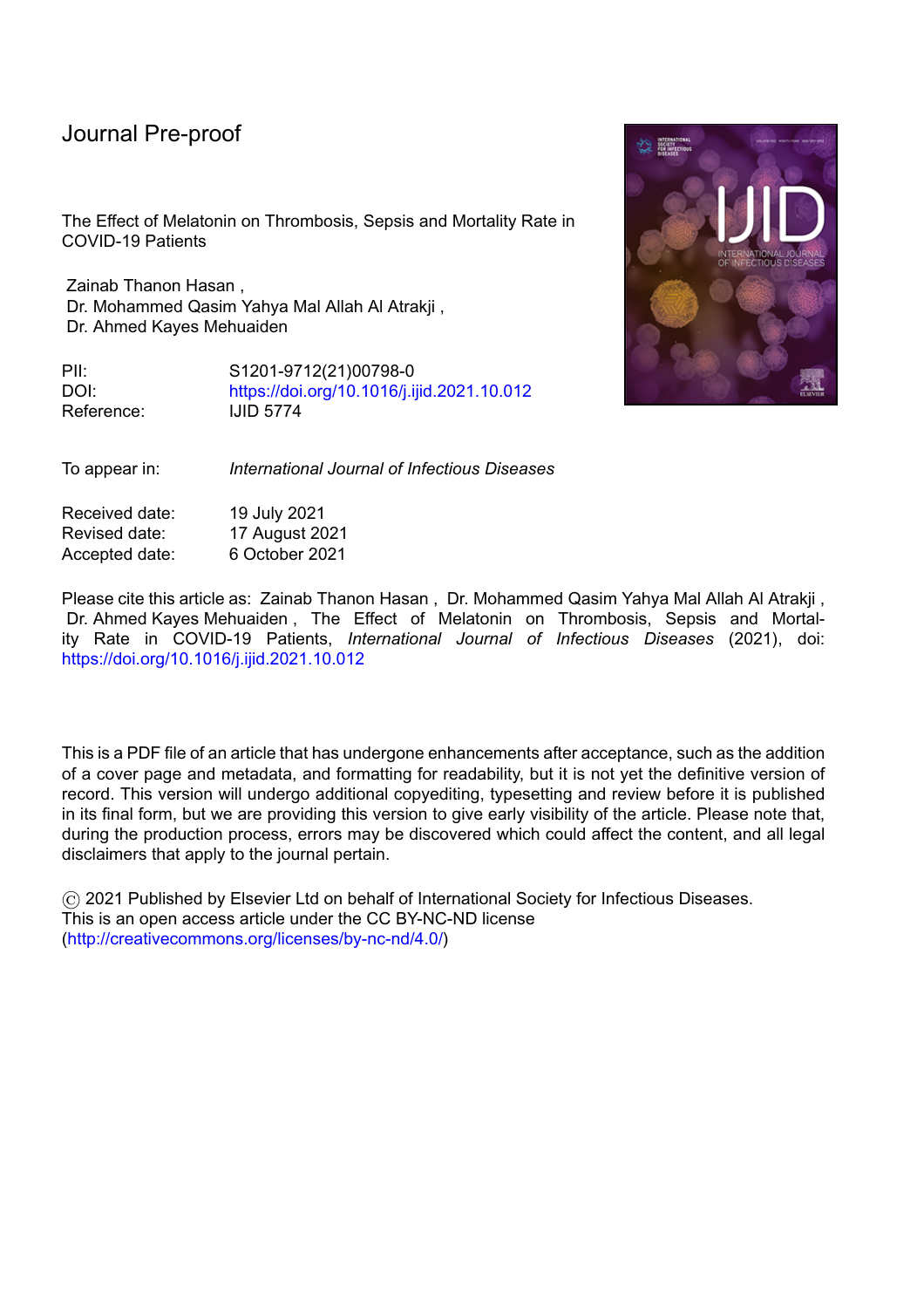#### Journal Pre-proof

While COVID-19 infection continues to spread globally and the need for urgent adjuvant treatment increases, clinical trials are underway to investigate the use of appropriate immunosuppressive and immunomodulatory agents, and also specific drugs to target individual pro-inflammatory cytokines (Soy, et al. 2020). There is a need for drugs that can potentially diminish some of the effects of the potentially deadly immune response.

Melatonin is a multifunctional molecule that has been shown to have antioxidant, anti-inflammatory, and immunomodulatory properties. Melatonin has been shown to be involved in the regulation of sleep and blood pressure, as well as in the improvement of viral respiratory disorders. As a result of these properties, recent publications have recommended melatonin for its potentially beneficial effects on clinical outcomes in patients with COVID-19. ( Huang C. et al. 2020; A.T. Slominski et al. 2018). However, there is a limited number of clinical and laboratory studies on the adjunctive use of melatonin in COVID-19 infection, one used melatonin 9 mg /day (Gholamreza, et al. 2020) and two ongoing registered trials ( Ali Ameri, et al. 2021; Miguel Rodriguez-Rubio, et al. 2021)

Thus, a randomized clinical trial was designed and conducted in this study to compare the efficacy of adding oral melatonin to standard treatment in hospitalized adult patients with severe COVID-19 infection.

#### **Method**

 The current study was a single-center, open-label, randomized clinical trial to determine the effect of melatonin on thrombosis, sepsis, and mortality in adults with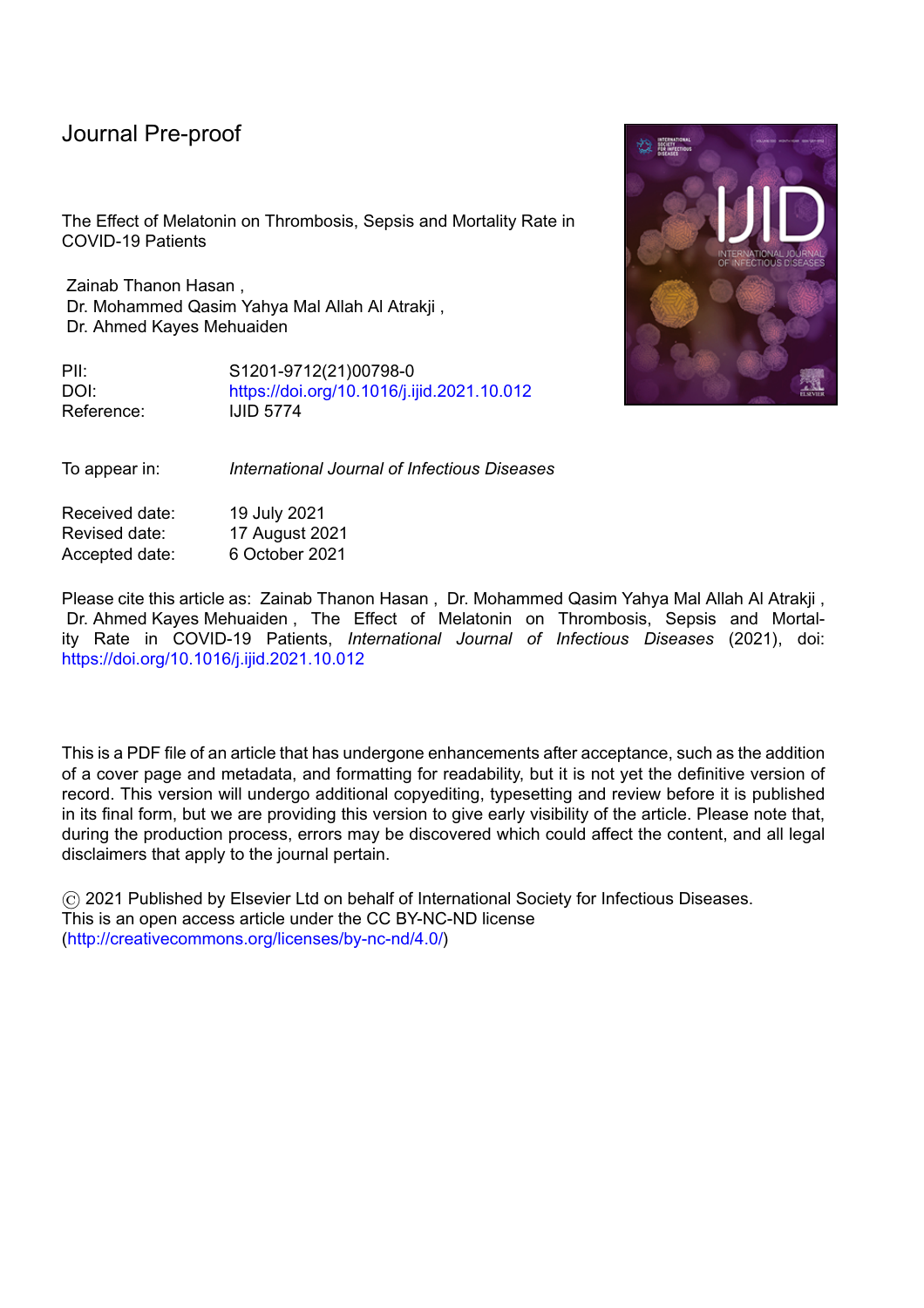COVID-19 admitted to Al-Shifaa Hospital in Mosul, Iraq from December 1, 2020 to June 1, 2021. The diagnosis of COVID-19 was confirmed using reverse transcriptasepolymerase chain reaction (RT-PCR), as well as findings consistent with COVID-19 pneumonia on computed tomography (CT) or chest radiography. Thompson's equation was used to determine the sample size (Steven K and Thompson, 2012). Patients who met the inclusion and exclusion criteria were eligible. Hospitalized patients with confirmed severe COVID-19 infection, the age greater than 18 years or less than 80 years were included in the study. The following criteria were used to exclude individuals: the age of patients less 18 or greater than 80 years, known melatonin allergy, pregnancy, lactating female, renal impairment, liver impairment, autoimmune disease, cancer, or terminal medical illness. The ethical committee of Baghdad university/college of medicine approved the study protocol (**approval number : 20201110872).**

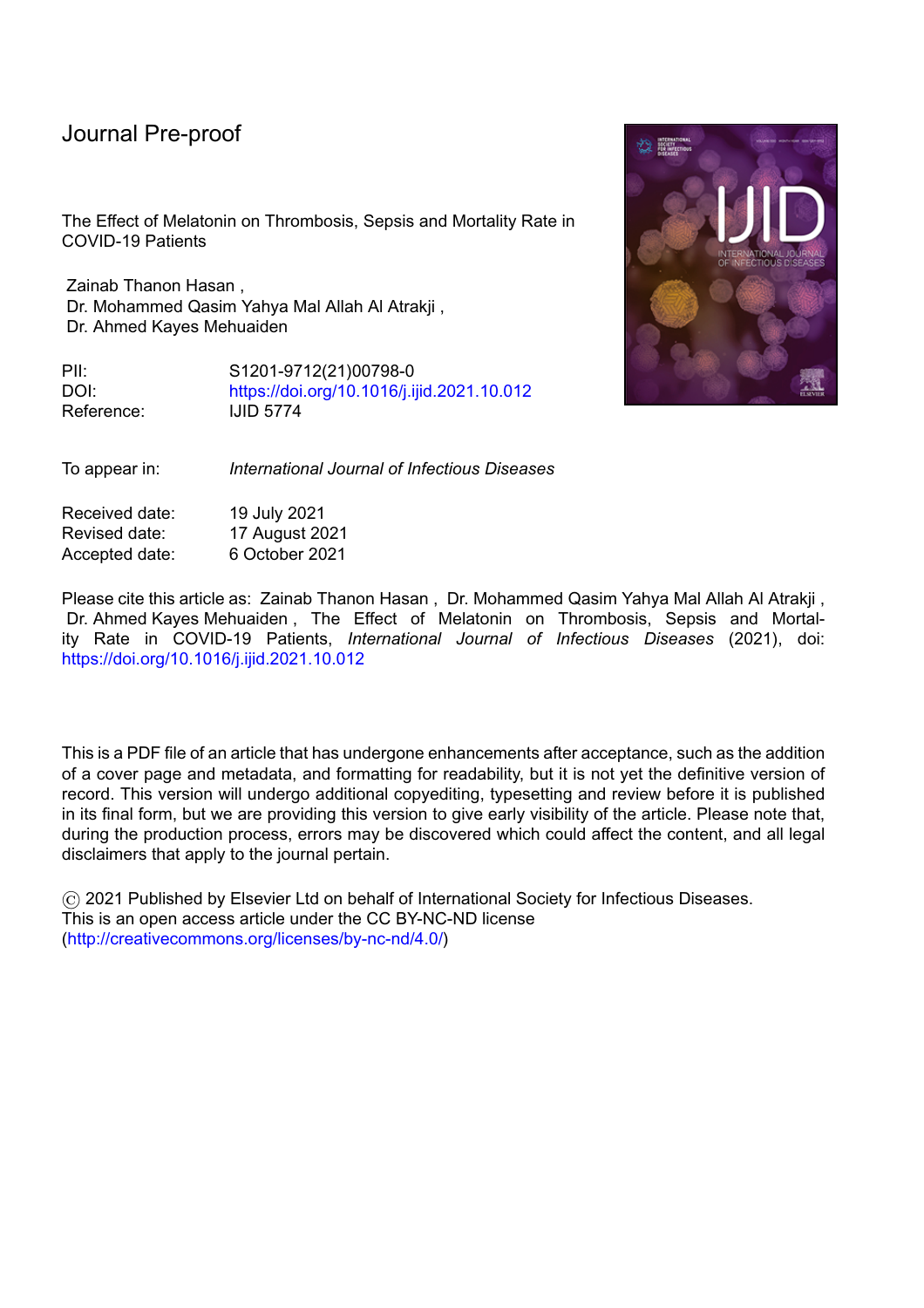

### **Figure 1: Flow diagram that illustrates the progress of patients through the trial.**

158 patients were enrolled in the current study. They were randomly assigned to intervention or control groups using a random block design. The two treatment groups were melatonin (A) and control (B), and the block size was  $2\times2=4$ . Within each block, the treatment allocation was as follows: (1) AABB, (2) BBAA, (3) ABAB, (4) BABA. (5) ABBA (6) BAAB.

**All** patients of the control group received standard therapy ((Oxygen therapy, Antiviral agents : Remdesevir (day one 200 mg intravenously infusion during 1 hour, then in day 2, 3, 4  $\&$  5 the patients given 100 mg intravenously infusion during 1 hour), Antibacterial agents : levofloxacin 500 mg intravenously per day was used empirically for secondary bacterial infections, Corticosteroid: (dexamethasone 24 mg intravenously per day ), Anticoagulant : enoxaparin 6000 unit once daily for prophylaxis and twice daily for therapeutic treatment of thrombosis ). whereas **All** the intervention group patients received standard therapy plus 10 mg melatonin (Natrol® ) once daily **20-30 minutes before bed time** for 14 days following diagnosis. The physician who cf okpkuvgtgf" ogncvqpkp" y cu" cnuq" tgurqpukdng" hqt" vtgcv ogpv" cpf" cuuguu ogpv" qh" r cvkgpvu "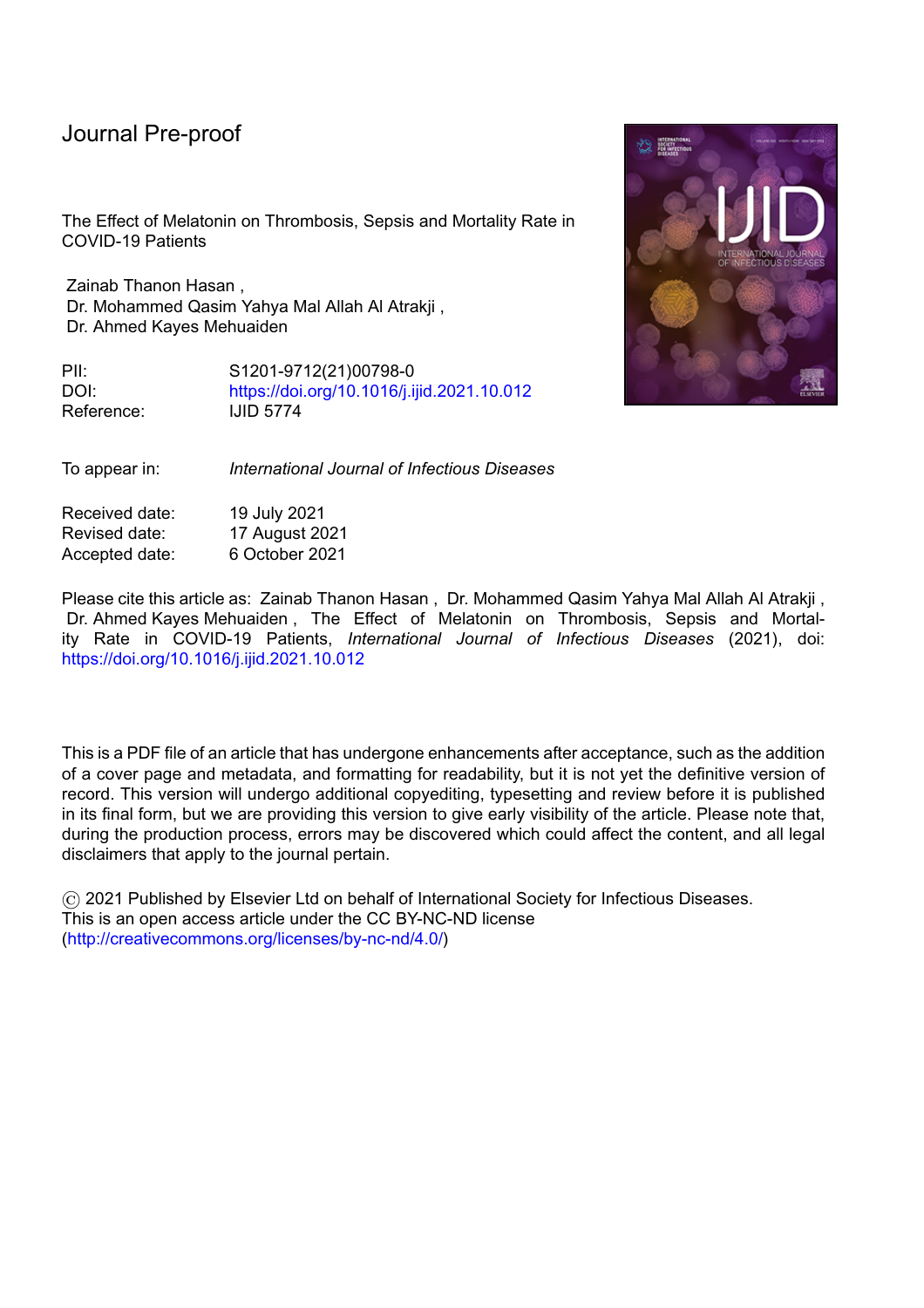#### Journal Pre-proot

condition. Thrombosis was diagnosed clinically and laboratory as Pulmonary Embolism, Deep Venous Thrombosis (DVT), and Ischemic stroke: imaging studies (computed tomography or magnetic resonance imaging of the brain), doppler ultrasound for DVT, CT angiography, and D-dimer were ordered in accordance with the clinical presentation, and sepsis was diagnosed on days 5, 11, and 17 of symptoms by a physician. All data collected were entered into a computer database.

#### **Statistical analysis**

SPSS software was used to conduct statistical analyses (version 20.0; IBM). The categorical variables (age, gender, and comorbidities such as hypertension, ischemic heart disease, diabetes mellitus, and asthma) were expressed as counts and percentages of patients in the melatonin and control groups, respectively. The Chi-uswctg" 4"cpf"Hkujgt" exact tests were used to compare these variables. The Kolmogorov-Smirnov (KS) test was used to determine the normality of the data. Non-parametric statistical methods were employed for not normally distributed continuous variables , Mann-Whitney U test was used in variable differences between the two groups. The Chi-uswctg" 4"cpf"Hkujgt"gzcev" tests are used to compare categorical variables between the two groups (thrombosis, sepsis, and death). All analyses were conducted on a two-sided basis, with a  $(R''\ddot{\mathrm{0}}''2027)$ considered statistically significant.

#### **Results**

In both groups, the baseline demographic and clinical characteristics of the patients are shown in (Table 1). Males made up 72.2 percent of the patients in the current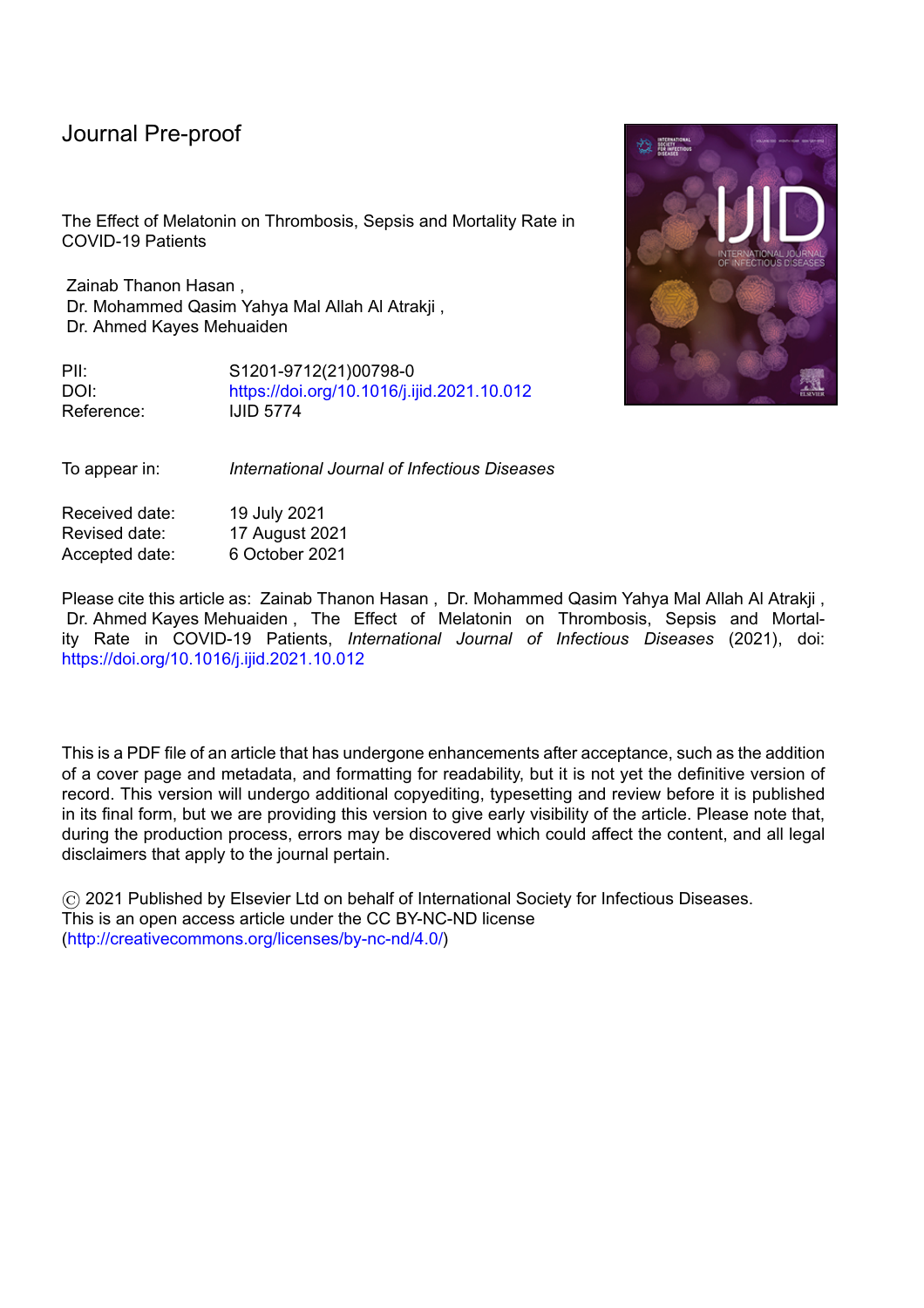#### Journal Pre-proo<sup>.</sup>

study, while females made up 27.8 percent, and there was no significant difference in gender between the two groups ( $P > 0.05$ ).

The study population was  $56.3 \pm 7.3$  years old (mean  $\pm SD$ ), with a range of 32 to 78 years, and there was no significant difference in age between the two groups (P > 0.05).

Other comorbidities were present in 70.3 percent of patients, and there was no significant difference between the two groups in relations of hypertension, ischemic heart disease, asthma, and diabetes mellitus ( $P > 0.05$ ). (See Table 1)

### **Effect of melatonin on developing thrombosis in COVID-19 patients:**

Fisher exact test revealed no significant difference between the two groups at the baseline (day 5 of symptoms) ( $P = 1.000$ ). Additionally, no significant difference in developing thrombosis was observed between the two groups on day 11 ( $P = 1.000$ ). While developing thrombosis was significantly greater in the control group than in the melatonin group on day  $17$  (P < 0.05), (See Table 2).

A binary logistic regression model was used in which a melatonin used, age , gender, hypertension, ischemic heart disease, diabetes mellitus and asthma were considered as explanatory variable and thrombosis as dependent variable. Considering  $\forall$ ig"Gzr"\* +."cp"qffu"tcvkq"gswcn"vq"3"ujqyu"pq"ghhgev"="cp"qffu"tcvkq"itgcvgt"vjcp"3"ujqyu" the variable increase the odds of outcome target level; and an odds ratio less than 1 indicates the variable in question decrease the odds of the outcome target level .( Garson, D.G. 2013)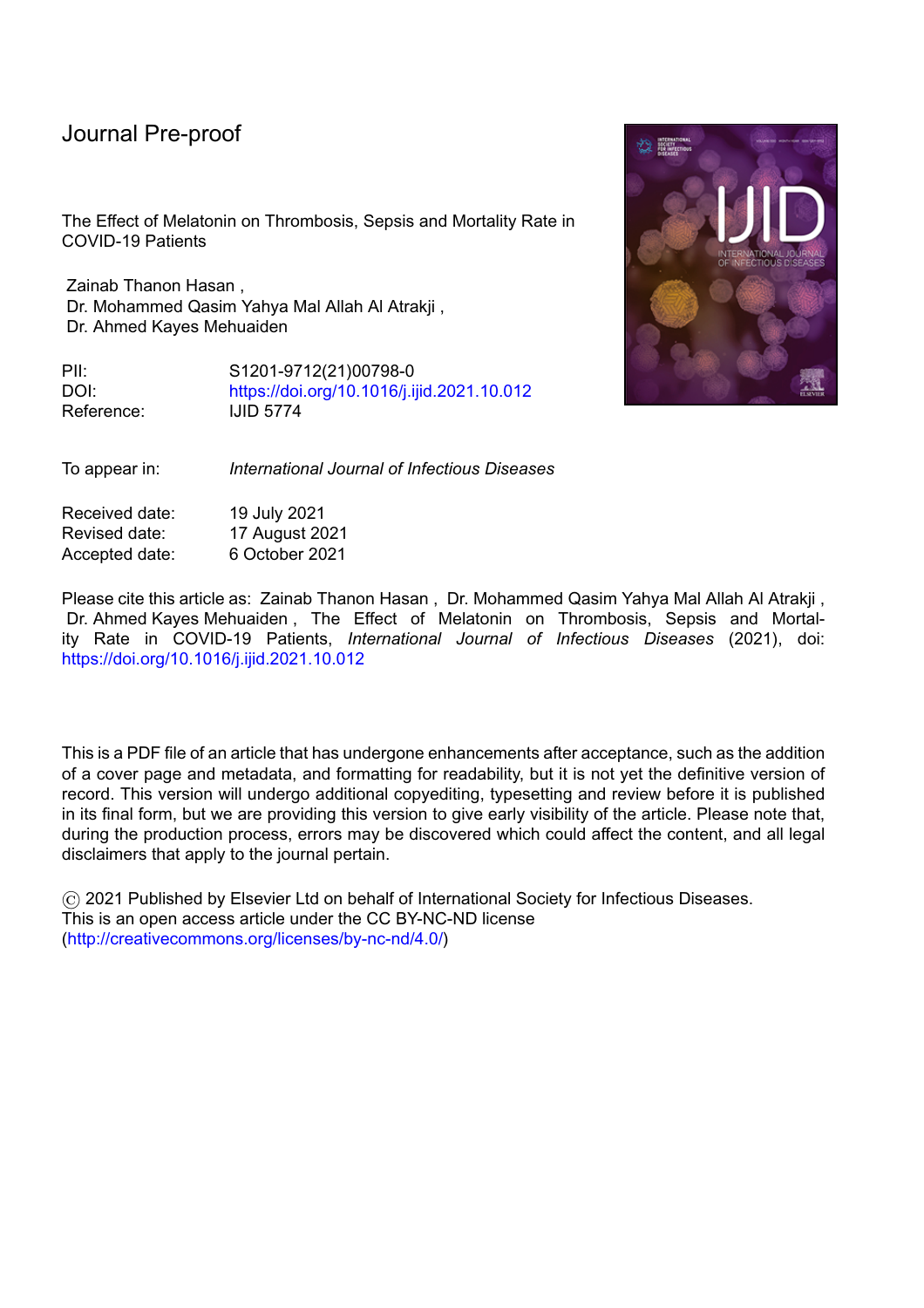#### Journal proo<sup>-</sup>

From the odds ratio evaluation, the probability of developing thrombosis in patients used melatonin (in melatonin group) was 0.309 times less likely compared to patients not used melatonin (in control group) as in (see Table 3).

#### **Effect of melatonin on developing sepsis in COVID-19 patients:**

No patients developed sepsis during the baseline period (day 5 of symptoms) ( no difference between the two groups). On day 11, two patients (2.4 percent) in the melatonin group developed sepsis, compared to eight patients (10.5 percent) in the control group. Chi square analysis revealed a significant difference between the two groups ( $P = 0.050$ ). On day 17, sepsis developed significantly more frequently in patients in the control group (35.5 percent) than in patients in the melatonin group (8.5 percent) (P  $= 0.000$ ) (See table 4).

From the odds ratio evaluation in the binary logistic regression analysis, the probability of developing sepsis in patients used melatonin (in melatonin group) was 0.071 times less likely compared to patients not used melatonin (in control group) as in (Table 5).

### **Effect of melatonin on mortality rate in COVID-19 patients**

 $\text{Ceeqt fkpi"vq"vj g"Ejk"us wctg"vgu" * " 4"+. "vj g" o qtvckv{ "tcvg" y cu"uki pkthkecpvn{'" jki jgt" }$ in the control group (17.1%) than in the melatonin group (1.2%),  $df = 1$ , (P = 0.001). (See table 6 ).

### **Discussion:**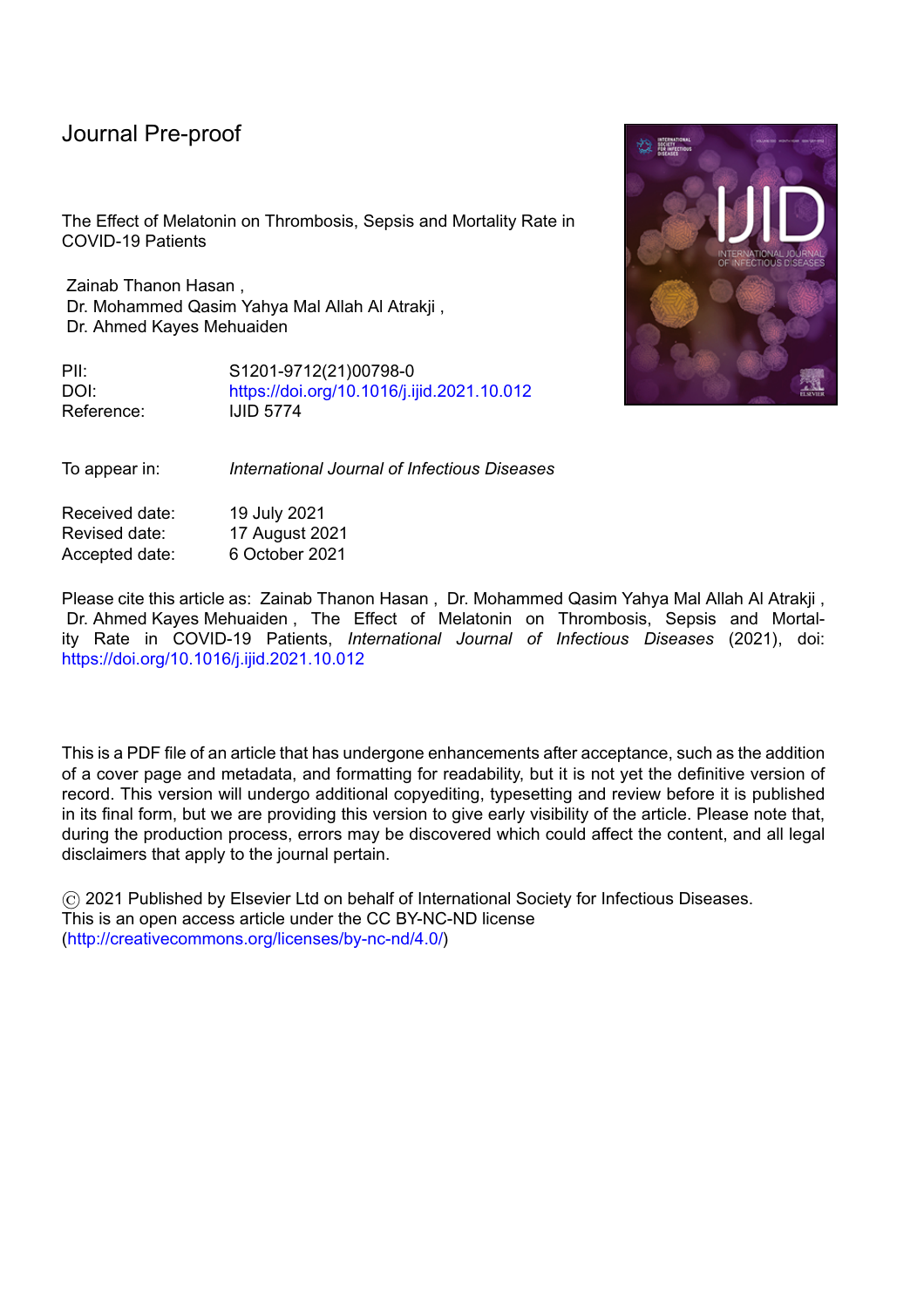#### Journal Pre-proot

Worldwide, the COVID-19 pandemic has infected and killed millions of people. These large numbers necessitate a rapid development of clinical trials evaluating therapies capable of lowering the alarmingly high death rate. As a result, a large number of drugs have been studied in COVID-19 patients. Melatonin's efficacy as an adjunctive therapy has been demonstrated in a variety of diseases (Biancatelli RMLC, et al. 2020; Zhang R, et al. 2020). There are, however, few trials evaluating the use of melatonin in patients with COVID-19 (Gholamreza, et al. 2020; Ali Ameri, et al. 2021; Miguel Rodriguez-Rubio, et al. 2021), while our study is randomized trial evaluating the efficacy and safety of 10 mg oral melatonin as an adjunctive therapy in patients hospitalized with severe COVID-19. It has been well found that melatonin administration could alleviate viral infection-induced oxidative stress as well as increasing the antioxidant activity (Habtemariam S, et al. 2017). In the current study three clinical complications (Thrombosis, sepsis & mortality rate) were evaluated.

## **Effect of Melatonin on Thrombosis in COVID-19 Patients:**

Coronaviruses have been shown to enter cells via angiotensin-converting enzyme 2 (ACE-2) receptors, which are predominantly found on the alveolar epithelium and endothelium. Endothelial cell activation is thought to be the primary cause of thrombosis. Inclusion bodies from viruses have been identified in endothelial cells from a variety of organs, including the lung and gastrointestinal tract (Varga Z, et al. 2020). Rapid viral replication results in the release of large amounts of inflammatory mediators. One theory proposed that neutrophil extracellular traps (NETs) could be the source of hypercoagulation in severe COVID-19 patients. High NET levels in the blood are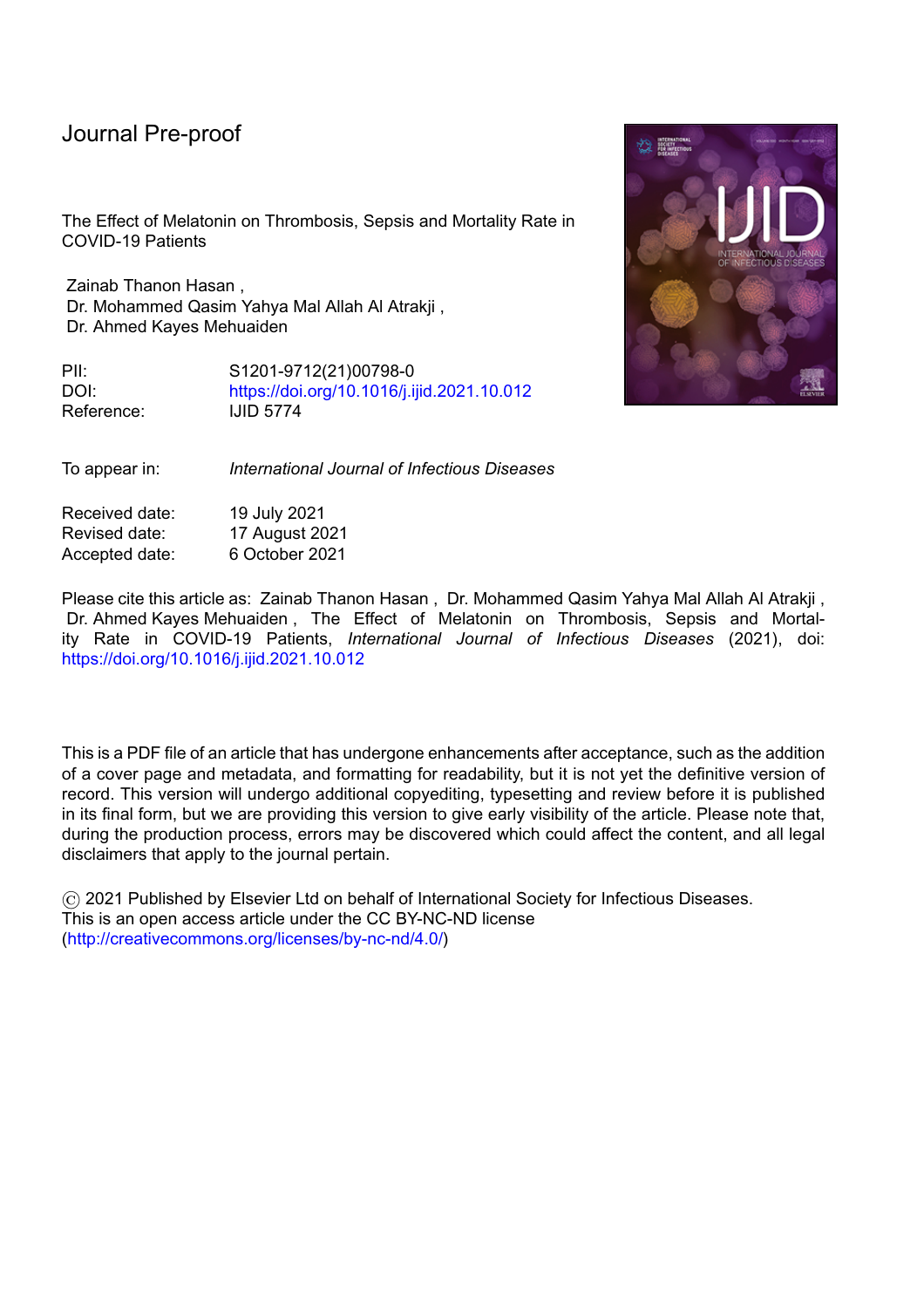#### Journal Pre-proo

associated with elevated thrombin levels, which are predictive of adverse cardiac events that can result in major organ damage (Barnes BJ. Et al. 2020). In severe cases of COVID-19, a retrospective analysis of 452 patients revealed a significant increase in neutrophil counts (Qin C, et al. 2020). NETs have the ability to alter endothelial barrier structures, resulting in an increase in vascular endothelial permeability and a decrease in anti-thrombotic and anti-inflammatory properties (Ma Y, et al. 2019; Hernández-Reséndiz S, et al. 2018). Local injection of melatonin (140 pg) into endothelial cells effectively reduced endothelial cell vascular permeability induced by leukotriene B4 activated neutrophils, as demonstrated in an in vivo rodent experiment. Melatonin's inhibition of endothelial cell hyper-adhesiveness likely mediated the decrease in vascular permeability (Lotufo CM, et al. 2006). In 46 healthy young men, oral melatonin (3 mg) administration resulted in an inverse relationship between procoagulant measures, with increased plasma melatonin predicting lower FVIII:  $C (P = 0.037)$  and fibrinogen (P = 0.022) levels (Wirtz PH, et al. 2008).

The increased D-dimer level is one of the most consistent findings. Although numerous inflammatory processes can affect D-dimer levels, they almost certainly reflect intravascular thrombosis to some extent in patients with COVID-19 (Leonard-Lorant I, et al. 2020 ; Cui S, et al. 2020). An elevated D-dimer level (>1000 ng/mL) at admission was associated with an increased risk of in-hospital death in the early studies emerging from China (Zhou F, et al. 2020). The true prevalence of COVID-19-associated thrombosis is unknown, as the majority of studies to date have lacked systematic and comprehensive investigation protocols. As a result, individuals infected with COVID-19 faced a risk of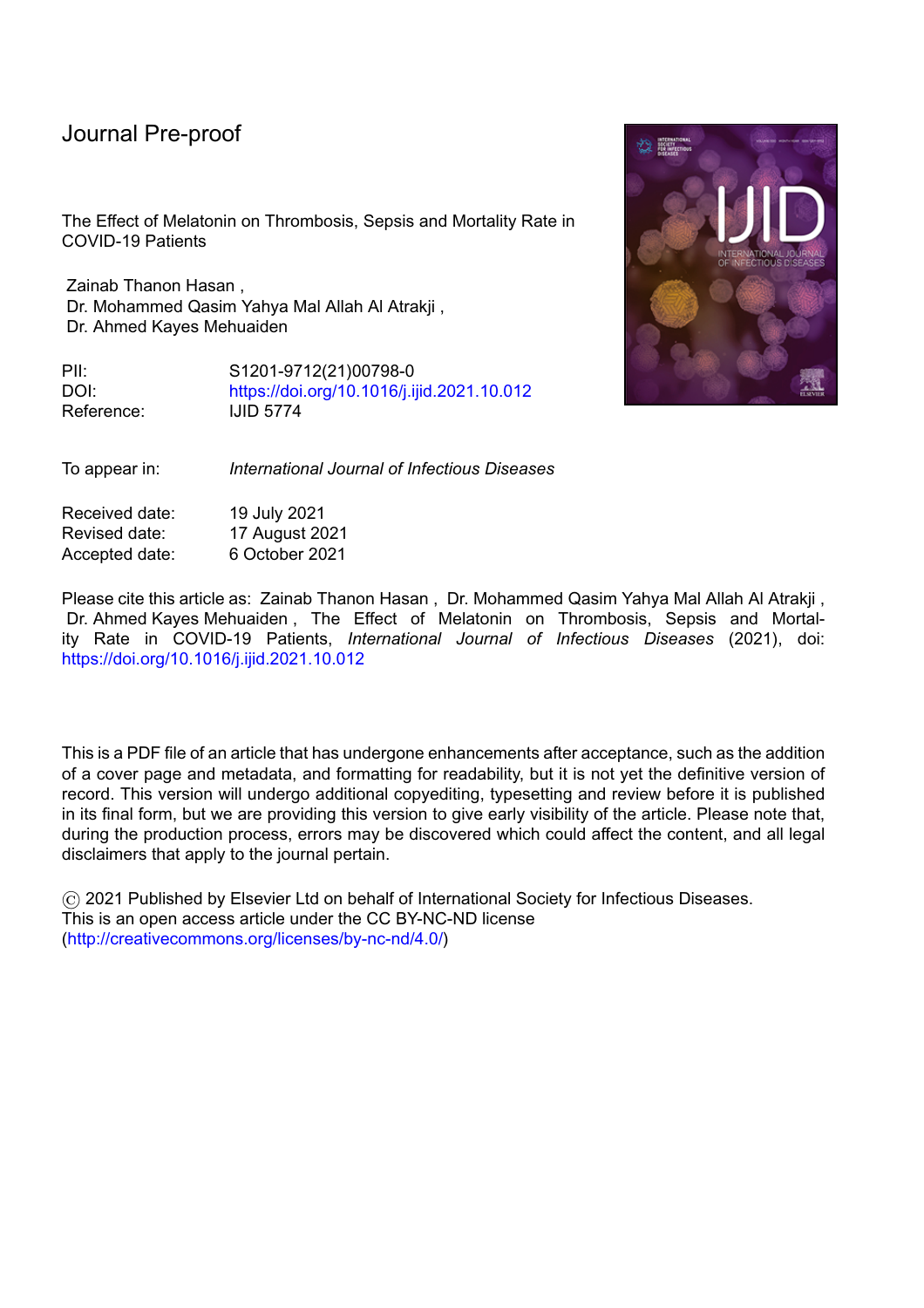#### Journal

venous thromboembolism (VTE) of up to 25%. (Bikdeli B, et al. 2020 ; Chen G, et al 2020).

At day 17 of symptoms, 23.7 % of patients in the control group developed thrombosis, compared to 11% in the melatonin group ( $P < 0.05$ ). The aforementioned data are consistent with this study, which established a significant effect of melatonin use on thrombosis.

## **Effect of Melatonin on Sepsis in COVID-19 Patients:**

Sepsis is defined as organ dysfunction that is potentially fatal as a result of an abnormal host response to infection (Singer M, et al. 2016). Sepsis may be caused by a number of different pathogens. Sepsis is primarily caused by bacterial infection. However, up to 42% of sepsis patients had negative cultures, implying a nonbacterial cause (Phua J, et . 2013). Although almost any virus can cause sepsis in susceptible patients, viral sepsis is a very rare clinical diagnosis. Increased awareness, early detection of viral sepsis, rapid administration of appropriate antiviral medications, and prompt treatment can significantly reduce viral sepsis-related deaths (Reinhart Konrad, et al. 2017). With time, a significant difference in the development of sepsis was observed between the melatonin and control groups (at day 17 of symptoms, 35.5 percent of patients in the control group develop sepsis versus 8.5 percent in the melatonin group) (P < 0.001). Although no study has been conducted on the effects of melatonin on sepsis in COVID-19 patients, a recent clinical trial found that intravenous administration of 60 mg/d of a melatonin formulation improved septic patients, decreased their mortality to zero, and decreased their hospital stay by 40%. ( Dario A. et al. 2020). Another trial used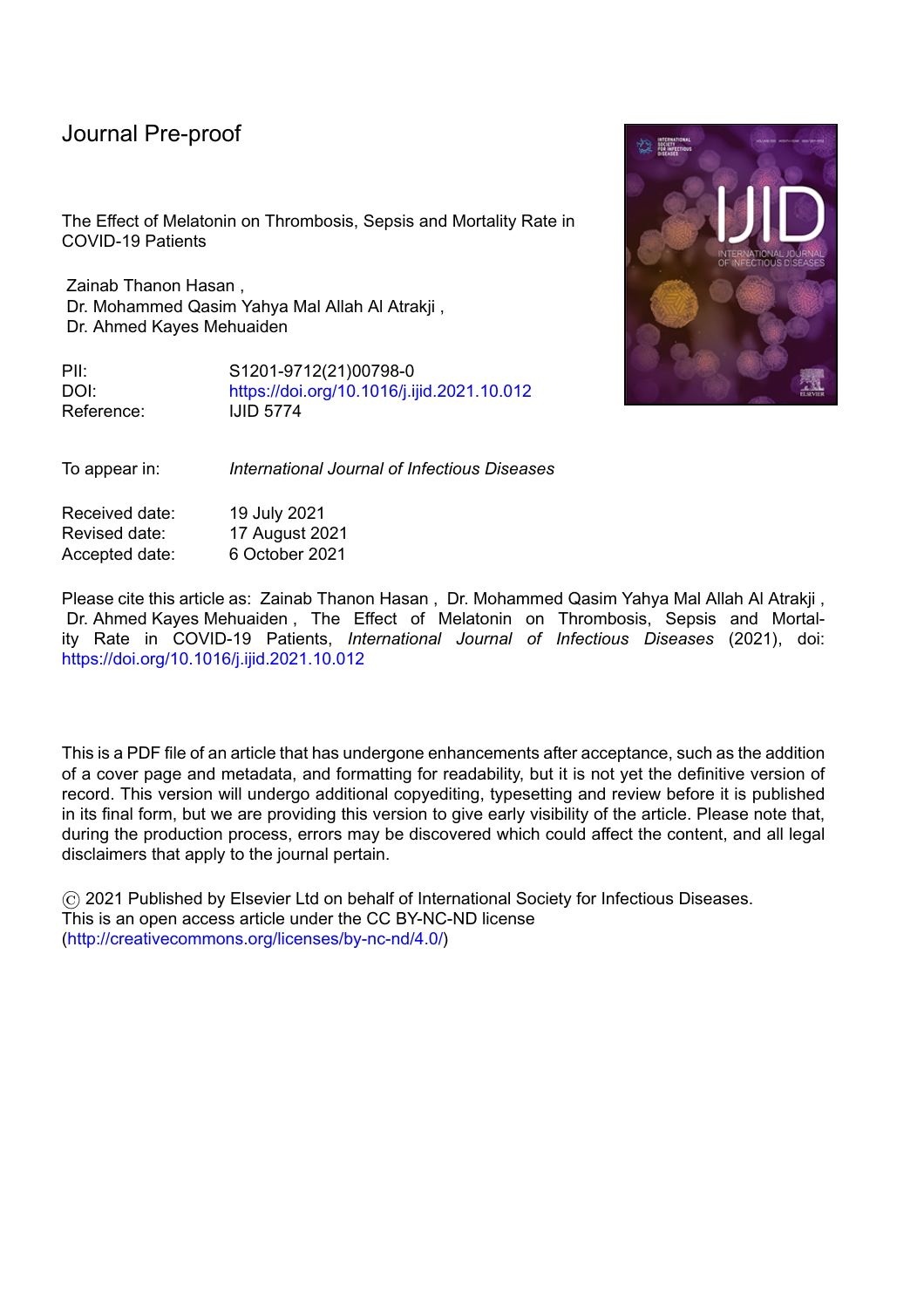9 mg of melatonin per day in COVID-19 patients showed significant reduction of hospital stay duration ( $p < 0.05$ ) and improved clinical symptoms as well as the level of CRP and the pulmonary involvement in the melatonin group  $(P < 0.05)$  (Gholamreza, et al. 2020). This trial tested the effect of melatonin tablet 10 mg as it is the available dosage form in our country and to assure good compliance.

#### **Effect of Melatonin on Mortality rate in COVID 19 Patients:**

As previously demonstrated, thrombosis and sepsis associated with higher mortality rate & were improve by melatonin administration. As a result, it is entirely reasonable that melatonin resulted in a lower mortality rate in COVID-19 patients. This implied effect of melatonin was quantified directly in this study, which found that 17.1% of in-hospital patients in the control group died compared to 1.2 percent of patients in the melatonin group (P< 0.001).

The limitations of this trial were the open labeled and single-centered which could restrict the generalizability of the results.

#### **Conclusion**

The results of this study demonstrated that oral melatonin, when added to standard of care, was more effective than standard of care alone in patients hospitalized with severe COVID-19. Improved thrombosis, sepsis, and mortality rates support the adjuvant melatonin's efficacy in mitigating this infectious disease. Given melatonin's superior performance as a cheap, highly safe, and readily available medication, it is strongly recommended to be addressed in future studies.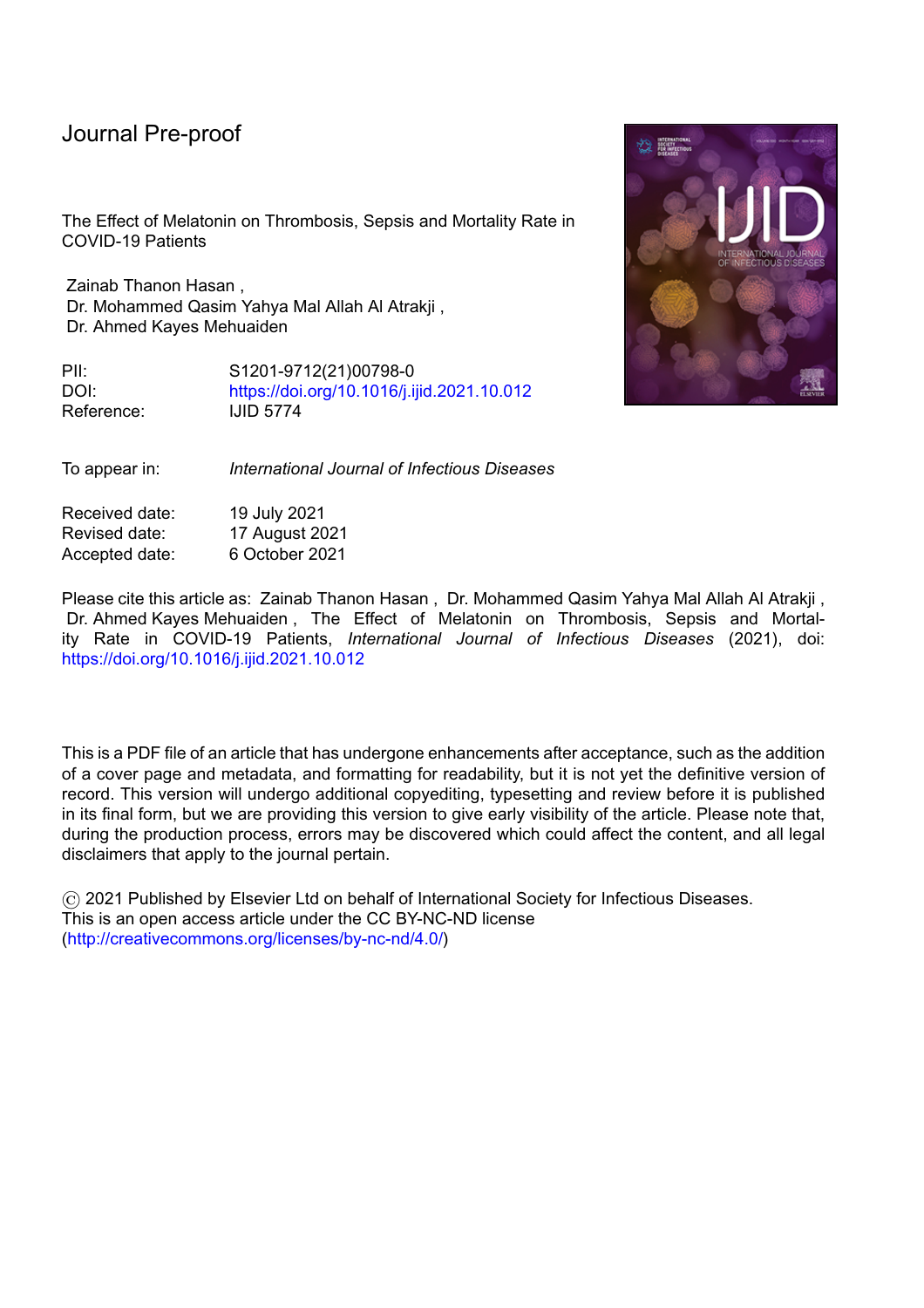#### Journal Pre-proof

### **Acknowledgement**

I would like to express my deep thanks to assistant professor Dr. Mohammed Qasim Yahya for his great and unlimited support and a special thanks to Dr. Ahmed Kayes Mehuaiden for his contribution.

#### **Conflict of interest**

The authors declare that they have no known competing financial interests or personal relationships that could have appeared to influence the work reported in this paper.

### **Funding**

This research did not receive any specific grant from funding agencies in the public, commercial, or not-for-profit sectors.

#### **Ethical approval**

The patients provided informed consent to provide specimen and clinical data, and the study received approval by the ethical committee of Baghdad University /college of medicine.

#### **References**

Ali Ameri, Masoomeh Frouz, Manoochehr, et al. *Evaluation of the effect of melatonin in patients with COVID-19-induced pneumonia admitted to the Intensive Care Unit: A structured summary of a study protocol for a randomized*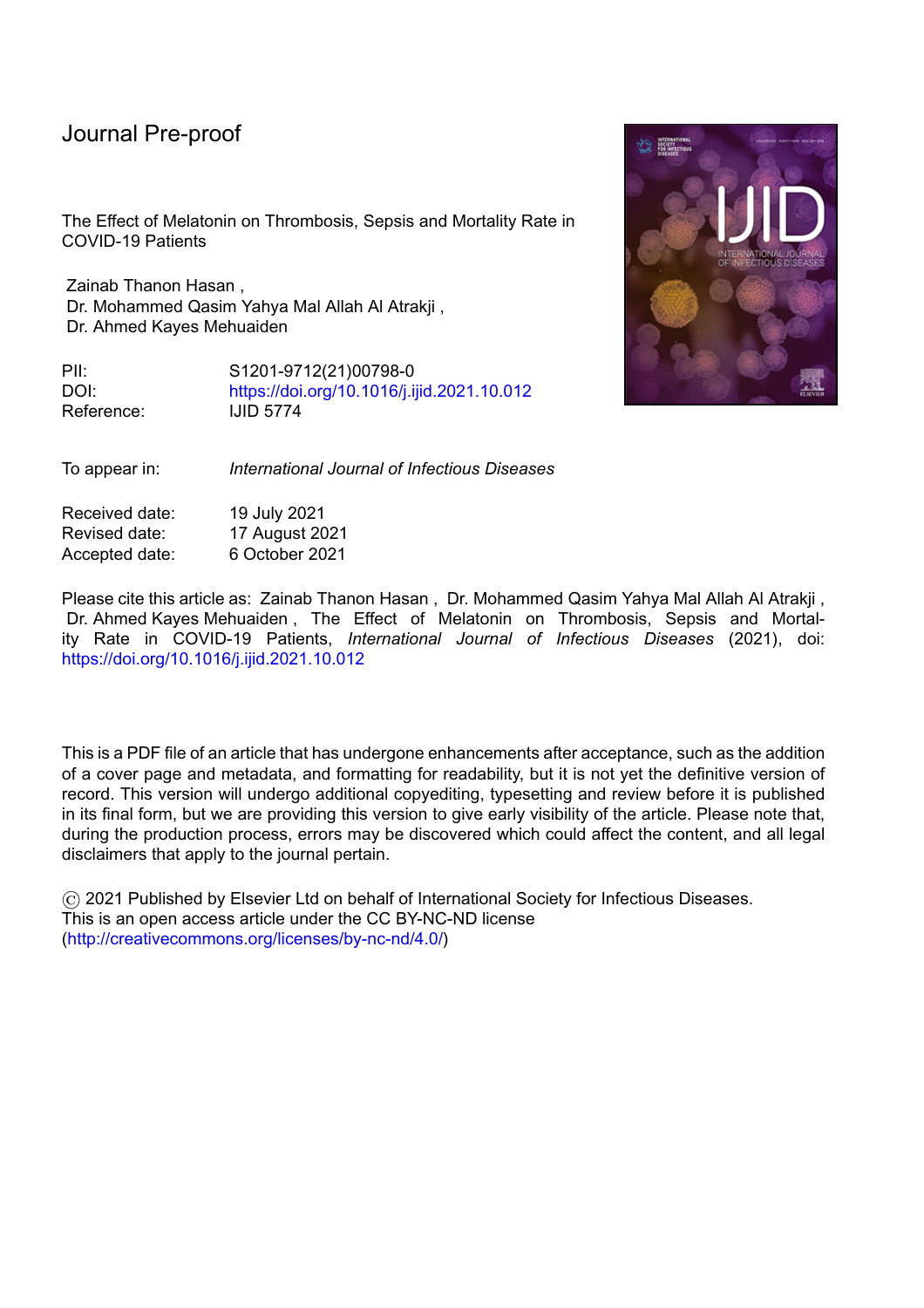#### nroo

*controlled trial.* Iranian registry of clinical trial . (2021) the registration number (IRCT20200506047323N7). available at https://doi. org/10.1186/s13063-021- 05162-3.

Barnes BJ, Adrover JM, Baxter-Stoltzfus A, et al. *Targeting potential drivers of COVID-19: Neutrophil extracellular traps*. J. Exp. Med. (2020) 217 (6).

Biancatelli RMLC, Berrill M, Mohammed YH and Marik PE. *Melatonin for the treatment of sepsis: The scientific rationale.* J Thorac Dis. (2020) 12(Suppl 1): 546S65.

Bikdeli B, Madhavan MV, Jimenez D, et al. *COVID-19 and thrombotic or thromboembolic disease: implications for prevention, antithrombotic therapy, and follow-up.* J Am Coll Cardiol . (2020) 75: 295062973.

Chen G, Wu D, Guo W, et al. *Clinical and immunological features of severe and moderate coronavirus disease 2019.* J Clin Invest (2020); 130: 262062629

Cui S, Chen S, Li X, et al. *Prevalence of venous thromboembolism in patients with severe novel coronavirus pneumonia*. J Thromb Haemost (2020) 18: 14216 1424.

Dario A. Germaine E., Juan C. et al. *Clinical trial to test the efficacy of melatonin in COVID-19.* J Pineal Res. (2020) 20: 83.

Garson, D.G. *Logistic Regression: Binary &Multinominal; Statistical Associates Publishers: Asheboro, NC, USA, (2013)1652.* 

Gholamreza , Mostafa , Taleb, et al. *Efficacy of a Low Dose of Melatonin as an Adjunctive Therapy in Hospitalized Patients with COVID-19:* A Randomized, Double-blind Clinical Trial. (2020) Clinical Trials.gov Identifier: NCT0440952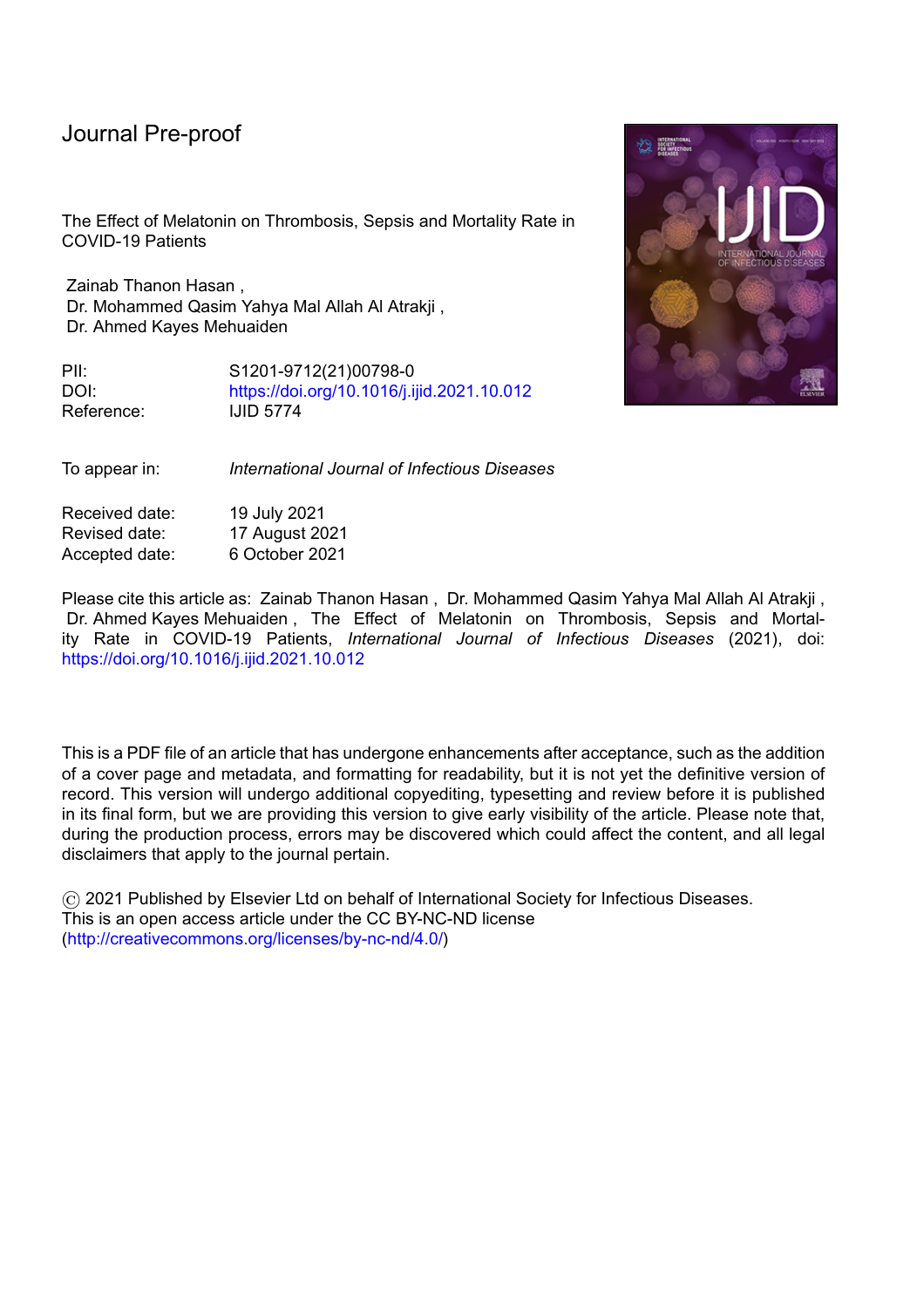Habtemariam S, Daglia M, Sureda A, Selamoglu Z, Fuat Gulhan M, Mohammad Nabavi S. *Melatonin and respiratory diseases*: a review. Curr Top Med Chem. (2017) 17:467-488.

Hernández-Reséndiz S, Muñoz-Vega M, Contreras WE, et al. *Responses of endothelial cells towards ischemic conditioning following acute myocardial infarction*. Cond Med. (2018) 1(5):2476258.

Huang, C.; Wang, Y.; Li, X.; Ren, L.; Zhao, J.; Hu, Y.; Zhang, L.; Fan, G.; Xu, J.; Gu, X.; et al. *Clinical features of patients infected with 2019 novel coronavirus in Wuhan, China. Lancet (2020) 95, 4976506.* 

Leonard-Lorant I, Delabranche X, Severac F, et al. *Acute pulmonary embolism in COVID-19 patients on CT angiography and relationship to D-dimer levels*. Radiology (2020) 296 (3).

Lotufo CM, Yamashita CE, Farsky SH, et al. *Melatonin effect on endothelial cells reduces vascular permeability increase induced by leukotriene B4. Eur. J. Pharmacol.* (2006) 534 534 (1-3): 2586263.

Ma Y, Yang X, Chatterjee V, et al. *Role of neutrophil extracellular traps and vesicles in regulating vascular endothelial permeability.* Front Immunol. (2019) 10: 1037 .

Miguel Rodríguez-Rubio, Juan Carlos Figueira, et al. *A phase II, single-center, double-blind, randomized placebo-controlled trial to explore the efficacy and safety of intravenous melatonin in patients with COVID-19 admitted to the intensive care unit (MelCOVID study): a structured summary of a study protocol for a randomized controlled trial*. EU Clinical Trials Register. Date of trial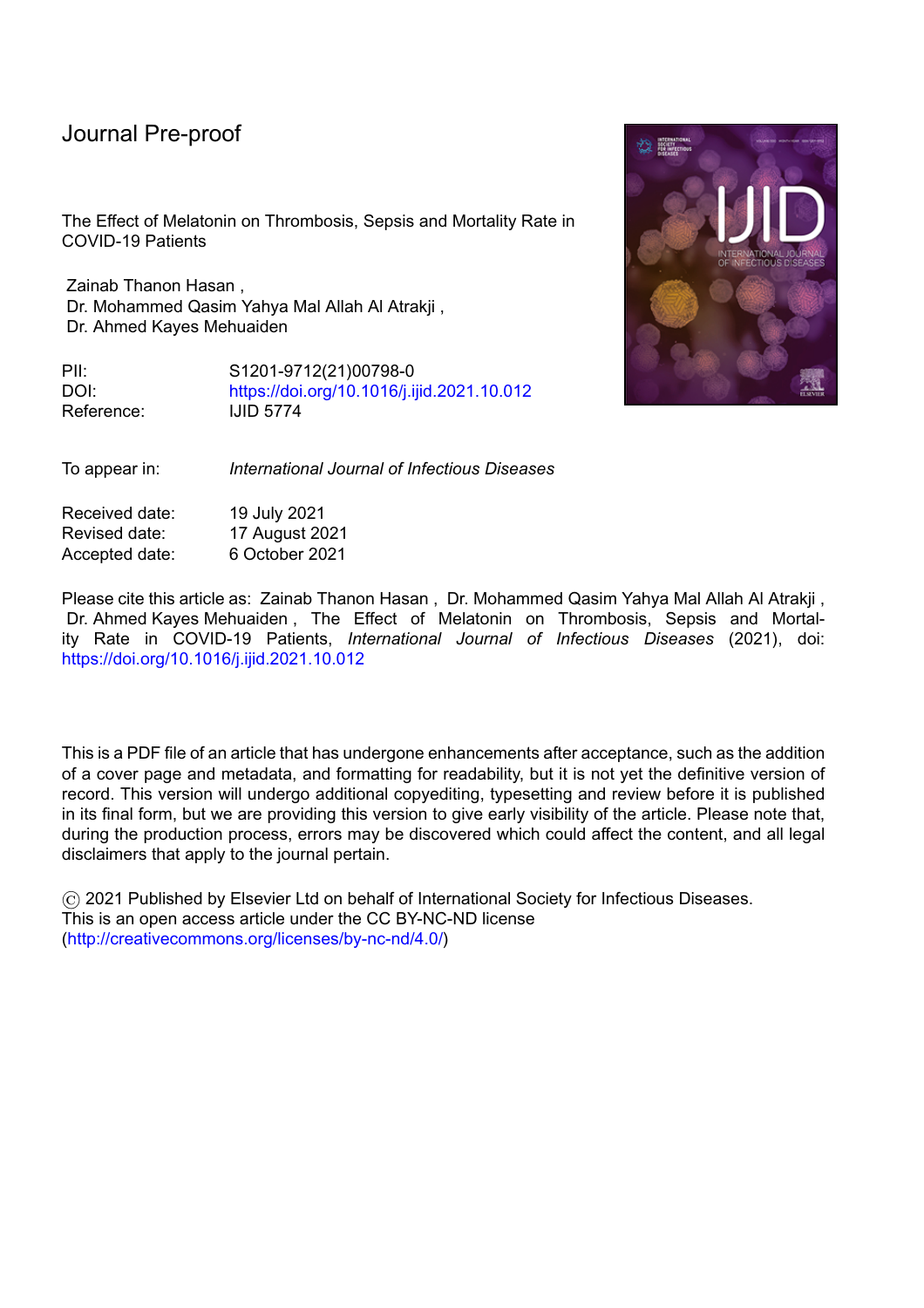#### Journal Pre-proo<sup>.</sup>

registration: 10 July 2020. URL: https://www.clinicaltrialsregister.eu/ctrsearch/trial/2020-001808-42/ES.

Phua J, Ngerng W, See K, et al. *Characteristics and outcomes of culture-negative versus culture-positive severe sepsis*. Crit Care. (2013) 17:202.

Qin C, Zhou L, Hu Z, et al. *Dysregulation of immune response in patients with COVID*-*19 in Wuhan, China*. Clin Infect. (2020) 10.248.

Reinhart Konrad, Daniels Ron, Kissoon Niranjan, Machado Flavia R, Schachter Raymond D, Finfer Simon. *Recognizing Sepsis as a Global Health Priority - A WHO Resolution.* N Engl J Med. (2017) 377:41467.

Singer M, Deutschman CS, Seymour CW, et al. *The Third International Consensus definitions for sepsis and septic shock (Sepsis-3).* JAMA. (2016) 315:801610.

Slominski, A.T.; Hardeland, R.; Zmijewski, M.A.; Slominski, R.M.; Reiter, R.J.; Paus, R. *Melatonin: A cutaneous perspective on its production, metabolism, and functions.* J. Invest. Dermatol. (2018) 138, 4906499.

Soy, M., Keser, G., Atagündüz, P., Tabak, F., Atagündüz, I., and Kayhan, S. Cytokine storm in COVID-19: pathogenesis and overview of anti-inflammatory agents used in treatment. *Clin. Rheumatol.* (2020) 39, 208562094. doi:10.1007/s10067-020-05190-5

Steven K . Thompson. *Sampling,* (2012). 3: 59-60.

Varga Z, Flammer AJ, Steiger P, et al. *Endothelial cell infection and endotheliitis in COVID-19.* Lancet (2020) 395: 141761418.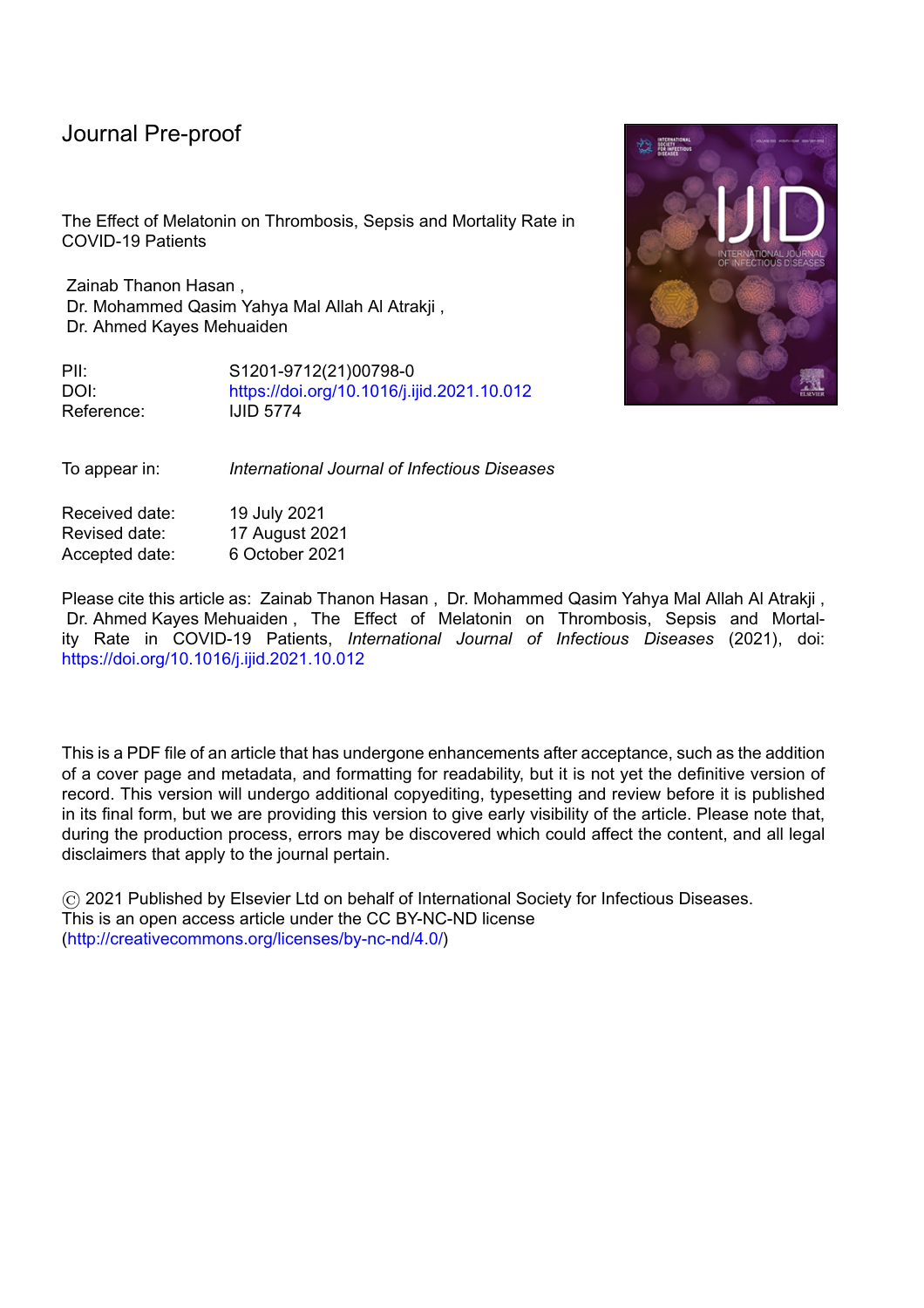#### Journal Pre-proot

Outric

Wirtz PH, Spillmann M, Bärtschi C, et al. *Oral melatonin reduces blood coagulation activity:* a placebo-controlled study in healthy young men. J. Pineal Res. (2008) 44 (2): 1276133.

Worldometer. *COVID-19 Coronavirus Pandemic*. Available at :https://www.worldometers.info/coronavirus/. Accessed 1 June 2021.

Wu R, Wang L, Kuo H-CD, et al. *An update on current therapeutic drugs treating COVID-19.* Curr Pharmacol Reports. (2020) 6:56-70.

Zhang R, Wang X, Ni L, et al. *COVID-19: Melatonin as a potential adjuvant treatment.* Life Sci. (2020) 117583.

Zhou F, Yu T, Du R, Fan G, Liu Y, Liu Z, Xiang J, Wang Y, Song B, Gu X, et al. *Clinical course and risk factors for mortality of adult inpatients with COVID-19 in Wuhan, China:* a retrospective cohort study. Lancet. (2020) 395(10229):1054- 62.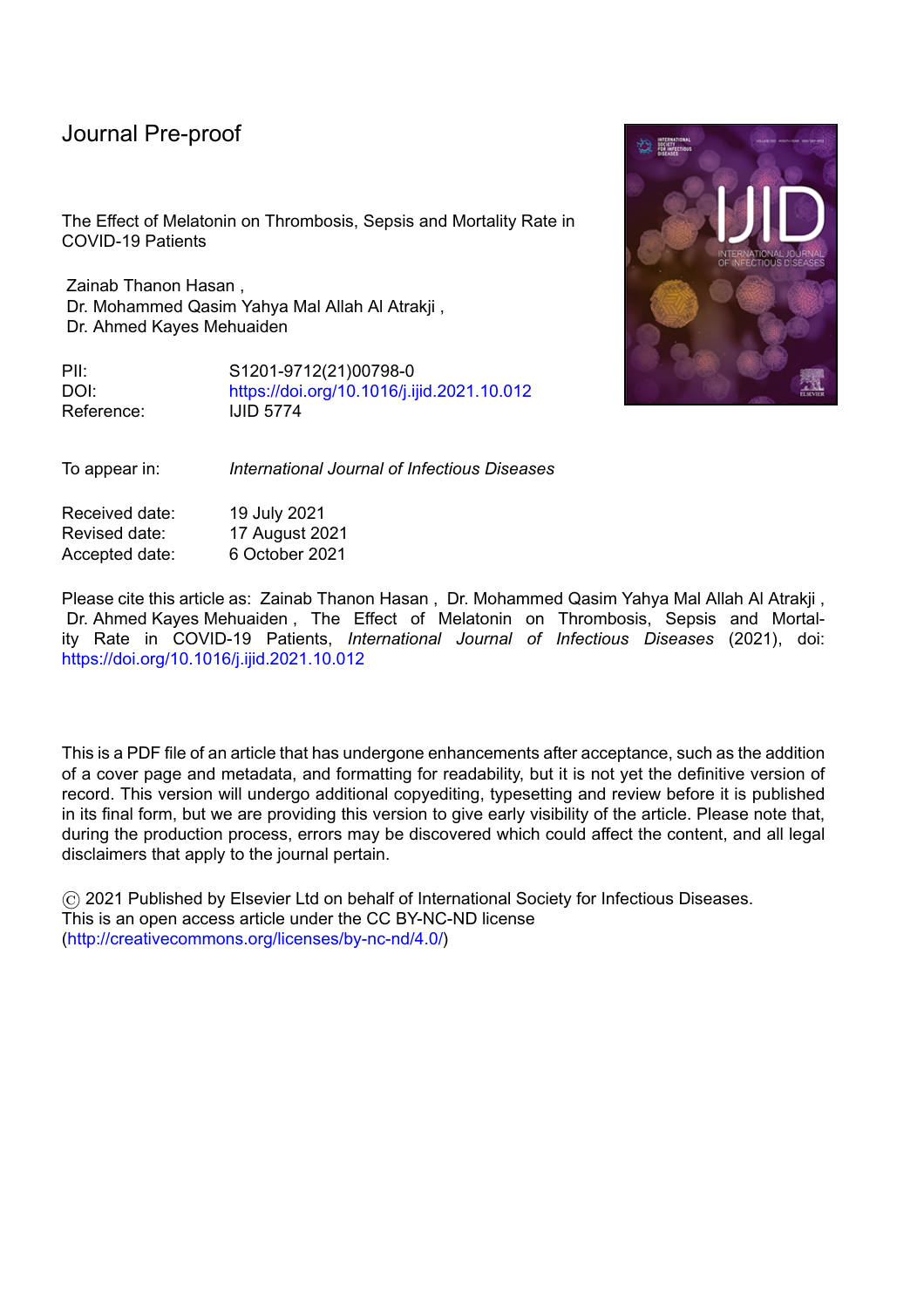| group and control group                                                                                                                                |                |                |              |                                   |                      |  |  |  |
|--------------------------------------------------------------------------------------------------------------------------------------------------------|----------------|----------------|--------------|-----------------------------------|----------------------|--|--|--|
| <b>Patient characteristics</b>                                                                                                                         | All patients   | Control group  |              | Melatonin<br>df<br>group $(n=82)$ |                      |  |  |  |
|                                                                                                                                                        | $(n = 158)$    | $(n=76)$       |              |                                   |                      |  |  |  |
| Age (mean $\pm$ SD)                                                                                                                                    | $56.3 \pm 7.7$ | $55.7 \pm 8.0$ | $56.8 + 7.5$ |                                   | $0.393$ <sup>a</sup> |  |  |  |
| <b>Gender</b>                                                                                                                                          |                |                |              |                                   |                      |  |  |  |
| Male no. $(\% )$                                                                                                                                       | 114(72.2%)     | 56(73.7%)      | 58(70.7%)    | $\mathbf{1}$                      | $0.725^{\circ}$      |  |  |  |
| Female no. $(\% )$                                                                                                                                     | 44(27.8%)      | 20(26.3%)      | 24(29.3%)    |                                   |                      |  |  |  |
| <b>Other comorbidities</b>                                                                                                                             |                |                |              |                                   |                      |  |  |  |
| <b>Hypertension</b>                                                                                                                                    | 84 (53.2%)     | 34(44.7%)      | $50(61.0\%)$ | $\mathbf{1}$                      | $0.055^{\circ}$      |  |  |  |
| <b>Ischemic heart disease</b>                                                                                                                          | $25(15.8\%)$   | 10(13.2%)      | $15(18.3\%)$ |                                   | $0.394^\circ$        |  |  |  |
| <b>Diabetes mellitus</b>                                                                                                                               | 47(29.7%)      | 22(28.9%)      | 25(30.5%)    |                                   | $0.863^\circ$        |  |  |  |
| Asthma                                                                                                                                                 | $16(10.1\%)$   | 11(14.5%)      | $5(6.1\%)$   |                                   | $0.113^\circ$        |  |  |  |
| df= degree of freedom, SD= standard deviation, $n=$ number of patient, $\%$ = percentage of                                                            |                |                |              |                                   |                      |  |  |  |
| notionts in each group $\degree$ - no significant difference ( $\mathbf{D} \times \mathbf{0}$ $\mathbf{0.5}$ ) using Chi-square test $\mathbf{a}$ - no |                |                |              |                                   |                      |  |  |  |

### **Table 1: Demographic and Clinical Characteristics of COVID 19 patients in melatonin group and control group**

**patients in each group,**  $\degree$  **= no significant difference (P > 0.05) using Chi-square test,**  $\degree$ **= no significant difference (P > 0.05) using Mann-Whitney U test**

Journal

19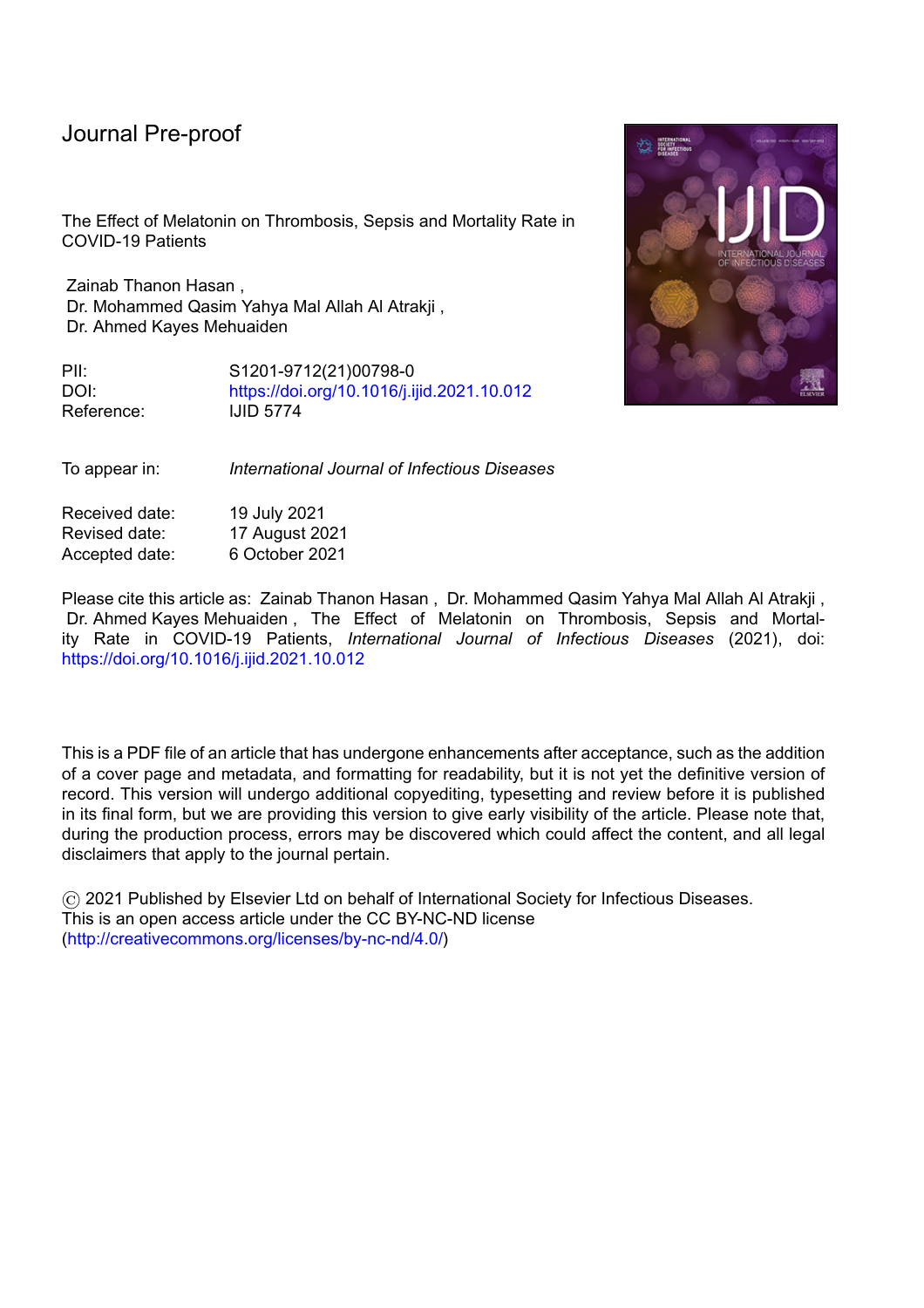|       | All patients<br>$(n = 158)$ | Melatonin<br>group $(n=82)$ | Control group<br>$(n=76)$ | df | <b>P-value</b> |
|-------|-----------------------------|-----------------------------|---------------------------|----|----------------|
| Day 5 | $1(0.6\%)$                  | $1(1.2\%)$                  | $0(0.0\%)$                |    | 1.000          |
| Day11 | $6(3.8\%)$                  | 3(3.7%)                     | $3(3.9\%)$                |    | 1.000          |
| Day17 | $27(17.1\%)$                | $9(11.0\%)$                 | 18(23.7%)                 |    | $0.037*$       |

**Table 2: Effect of melatonin on thrombosis in COVID 19 patients** 

**n=number of patients, df= degree of freedom, \*Significant using Fisher exact test**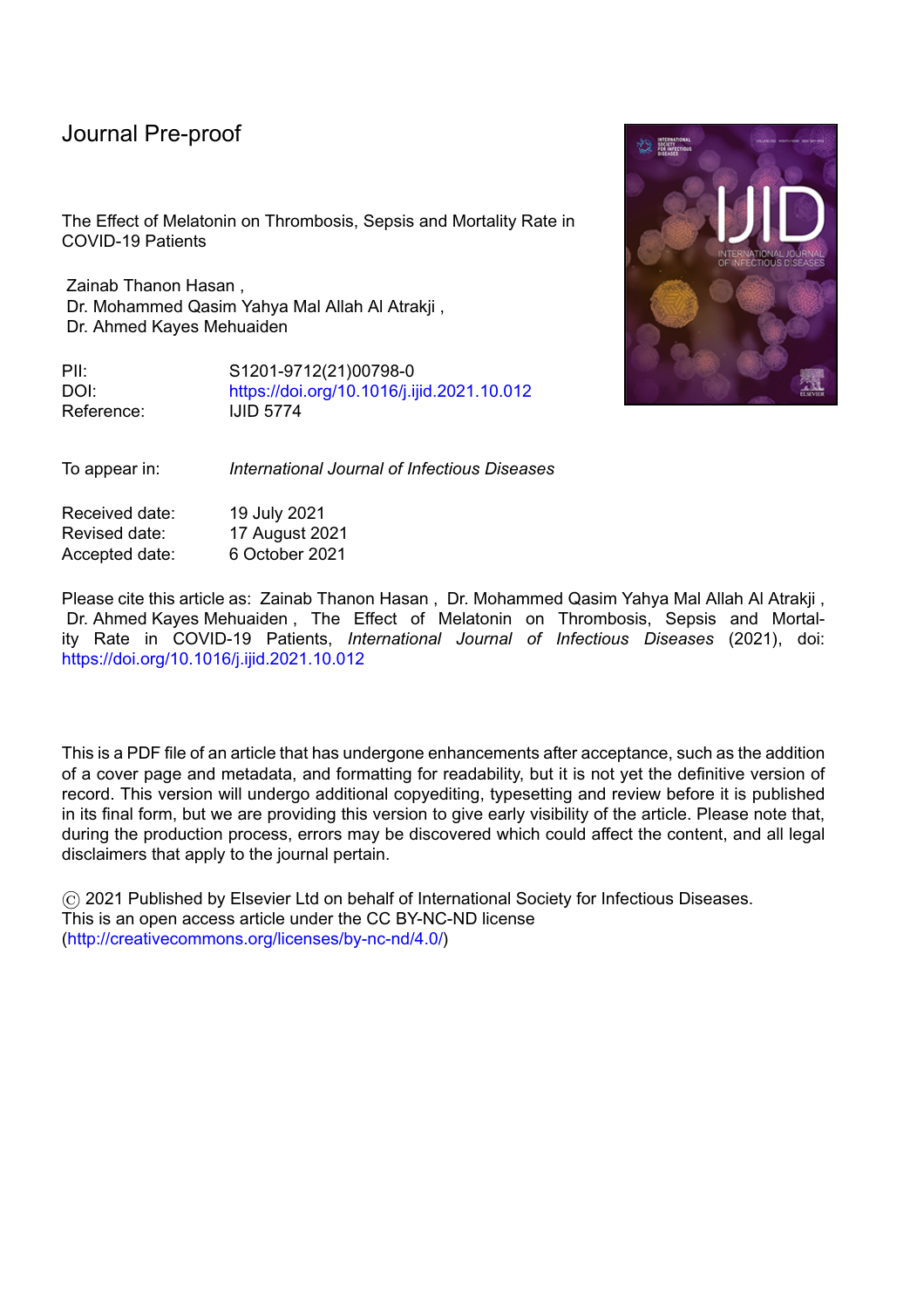# **Table 3 : Logistic regression analysis to determine melatonin use associated with thrombosis in COVID-19 patients.**

|                             | B        | S.E.  | Wald   | df           | Sig.    | Exp.(B) | 95% C.I. for |        |
|-----------------------------|----------|-------|--------|--------------|---------|---------|--------------|--------|
|                             |          |       |        |              |         |         | Exp(B)       |        |
|                             |          |       |        |              |         |         | Lower        | Upper  |
| <b>Melatonin</b>            | $-1.174$ | .504  | 5.428  | $\mathbf{1}$ | $.020*$ | .309    | .115         | .830   |
| Age                         | .099     | .039  | 6.419  | $\mathbf{1}$ | $.011*$ | 1.105   | 1.023        | 1.193  |
| <b>Gender</b>               | $-.635$  | .579  | 1.201  | $\mathbf{1}$ | .273    | .530    | .170         | 1.650  |
| <b>Hypertension</b>         | $-.577$  | .511  | 1.274  | $\mathbf{1}$ | .259    | .561    | .206         | 1.530  |
| <b>Ischemic</b>             | 1.335    | .564  | 5.599  | 1            | $.018*$ | 3.800   | 1.258        | 11.481 |
| heart disease               |          |       |        |              |         |         |              |        |
| <b>Diabetes</b><br>mellitus | .735     | .508  | 2.093  | $\mathbf{1}$ | .148    | 2.086   | .770         | 5.648  |
| <b>Asthma</b>               | .649     | .688  | .891   | $\mathbf{1}$ | .345    | 1.914   | .497         | 7.367  |
| <b>Constant</b>             | $-7.048$ | 2.217 | 10.103 | $\mathbf{1}$ | $.001*$ | .001    |              |        |

 $B =$  coefficient,  $SE =$  standard error of B, df= degree of freedom,  $Exp(B) =$  Estimated **odds ratio, C.I= Confidence interval for exp(***B***), \*Significant using binary logistic regression**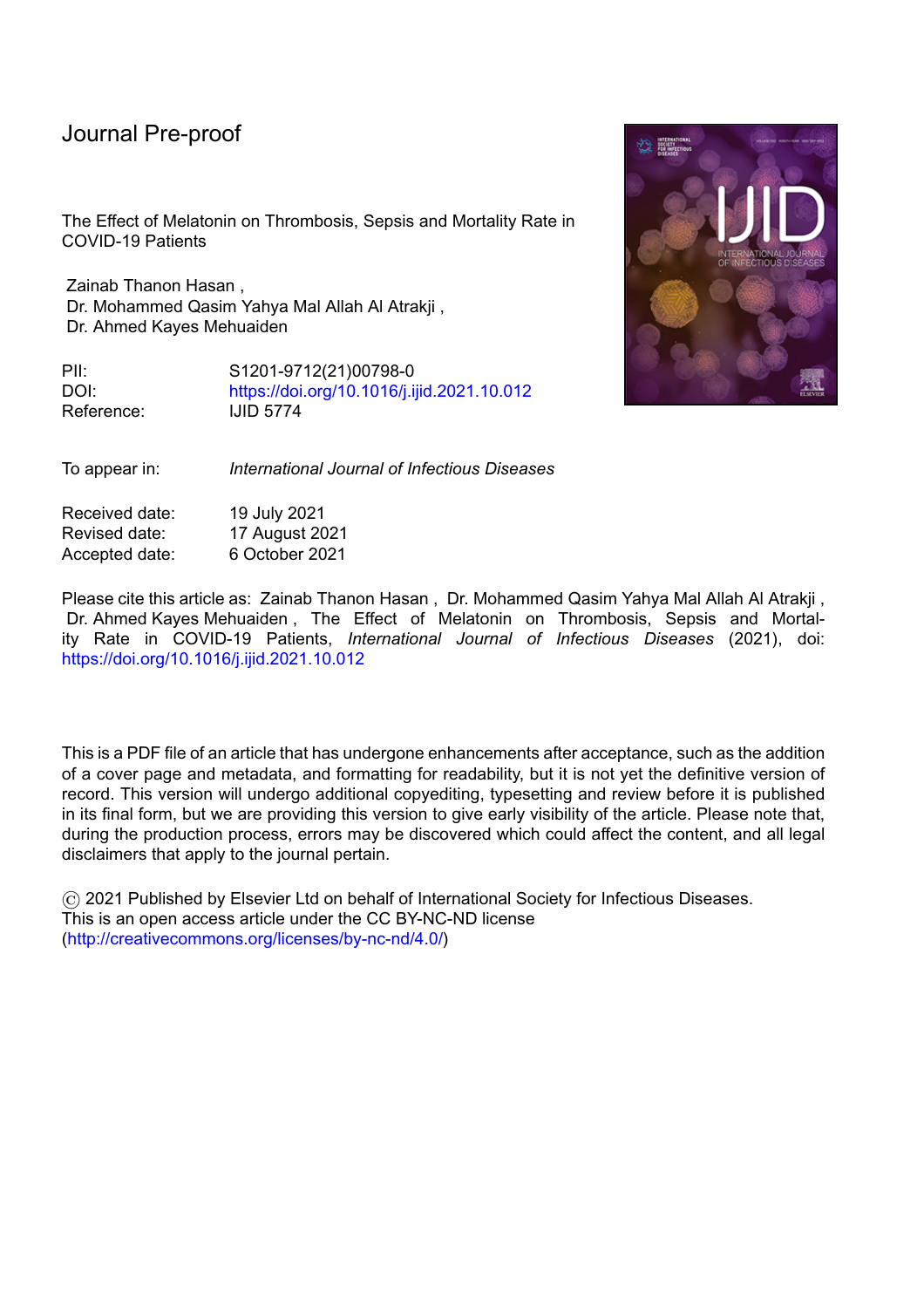|                                                                                   | All patients ( $n =$<br>158) | Melatonin group<br>$(n=82)$ | Control group<br>$(n=76)$ | Df | <b>P-value</b> |  |
|-----------------------------------------------------------------------------------|------------------------------|-----------------------------|---------------------------|----|----------------|--|
| Day 5                                                                             | $0(0\%)$                     | $0(0\%)$                    | $(0\%)$                   |    | 1.000          |  |
| Day11                                                                             | $10(6.3\%)$                  | $2(2.4\%)$                  | $8(10.5\%)$               |    | $0.050*$       |  |
| Day17                                                                             | 34(21.5%)                    | 7(8.5%)                     | 27(35.5%)                 |    | $0.000*$       |  |
| n=number of patients, df= degree of freedom, *Significant using Fisher exact test |                              |                             |                           |    |                |  |

**Table 4: Effect of melatonin on sepsis in COVID 19 patients**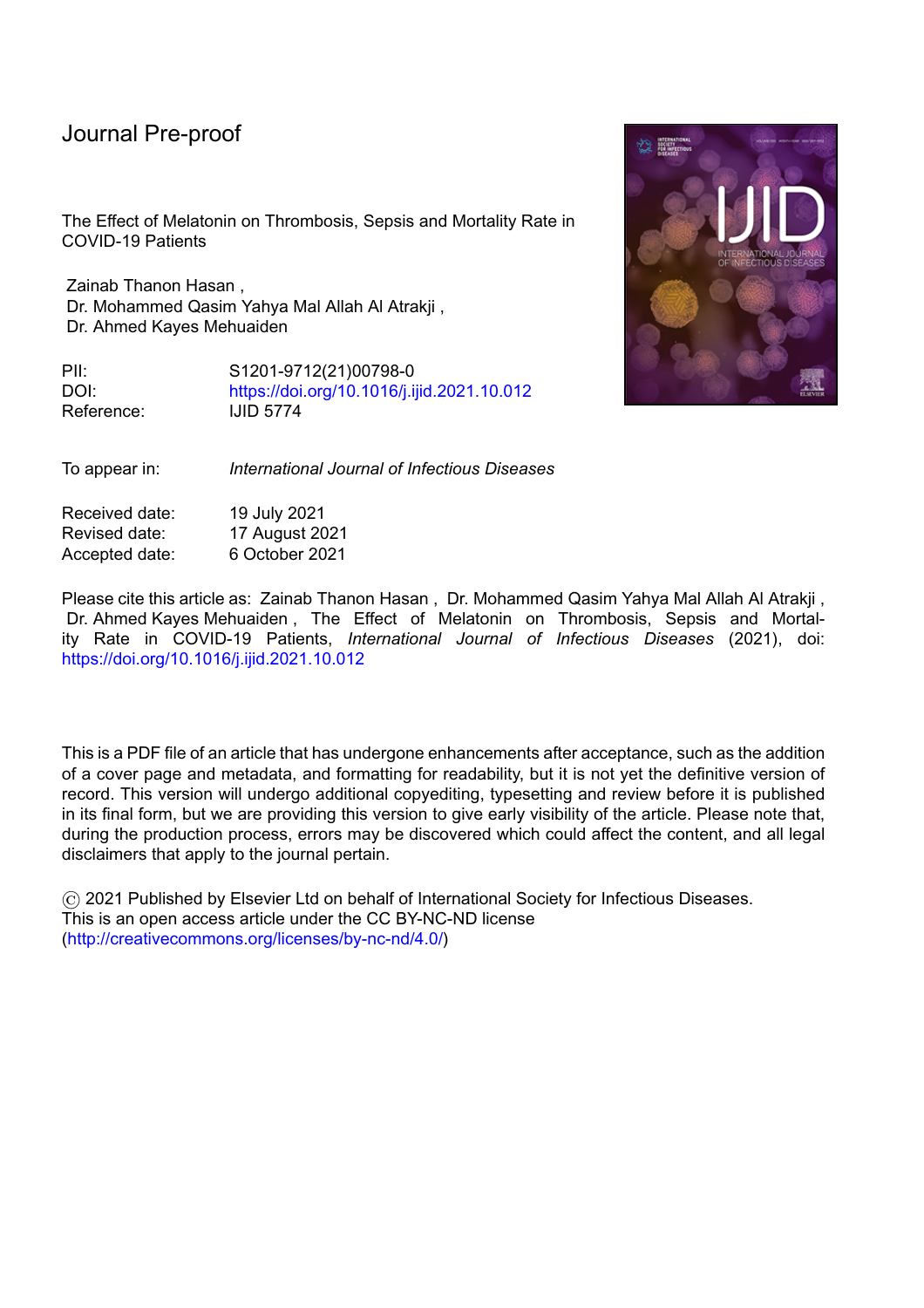# **Table 5 : Logistic regression analysis to determine melatonin use associated with sepsis in COVID-19 patients.**

|                             | B         | S.E.  | Wald   | df           | Sig.    | Exp.(B) | 95% C.I. for |              |
|-----------------------------|-----------|-------|--------|--------------|---------|---------|--------------|--------------|
|                             |           |       |        |              |         |         | Exp(B)       |              |
|                             |           |       |        |              |         |         | Lower        | <b>Upper</b> |
| <b>Melatonin</b>            | $-2.642$  | .624  | 17.949 | $\mathbf{1}$ | $.000*$ | .071    | .021         | .242         |
| Age                         | .157      | .046  | 11.766 | 1            | $.001*$ | 1.170   | 1.070        | 1.279        |
| <b>Gender</b>               | $-.563$   | .620  | .825   | $\mathbf{1}$ | .364    | .569    | .169         | 1.920        |
| <b>Hypertension</b>         | $-.520$   | .556  | .876   | $\mathbf{1}$ | .349    | .594    | .200         | 1.766        |
| <b>Ischemic</b>             | .622      | .661  | .885   | 1            | .347    | 1.862   | .510         | 6.803        |
| heart disease               |           |       |        |              |         |         |              |              |
| <b>Diabetes</b><br>mellitus | 2.243     | .597  | 14.131 | 1            | $.000*$ | 9.418   | 2.925        | 30.322       |
| <b>Asthma</b>               | 1.829     | .798  | 5.250  | $\mathbf{1}$ | $.022*$ | 6.225   | 1.303        | 29.744       |
| <b>Constant</b>             | $-12.918$ | 2.910 | 19.704 | $\mathbf{1}$ | $.000*$ | .000    |              |              |

 $B =$  coefficient,  $SE =$  standard error of B, df= degree of freedom,  $Exp(B) =$  Estimated **odds ratio, C.I= Confidence interval for exp(***B***), \*Significant using binary logistic regression**